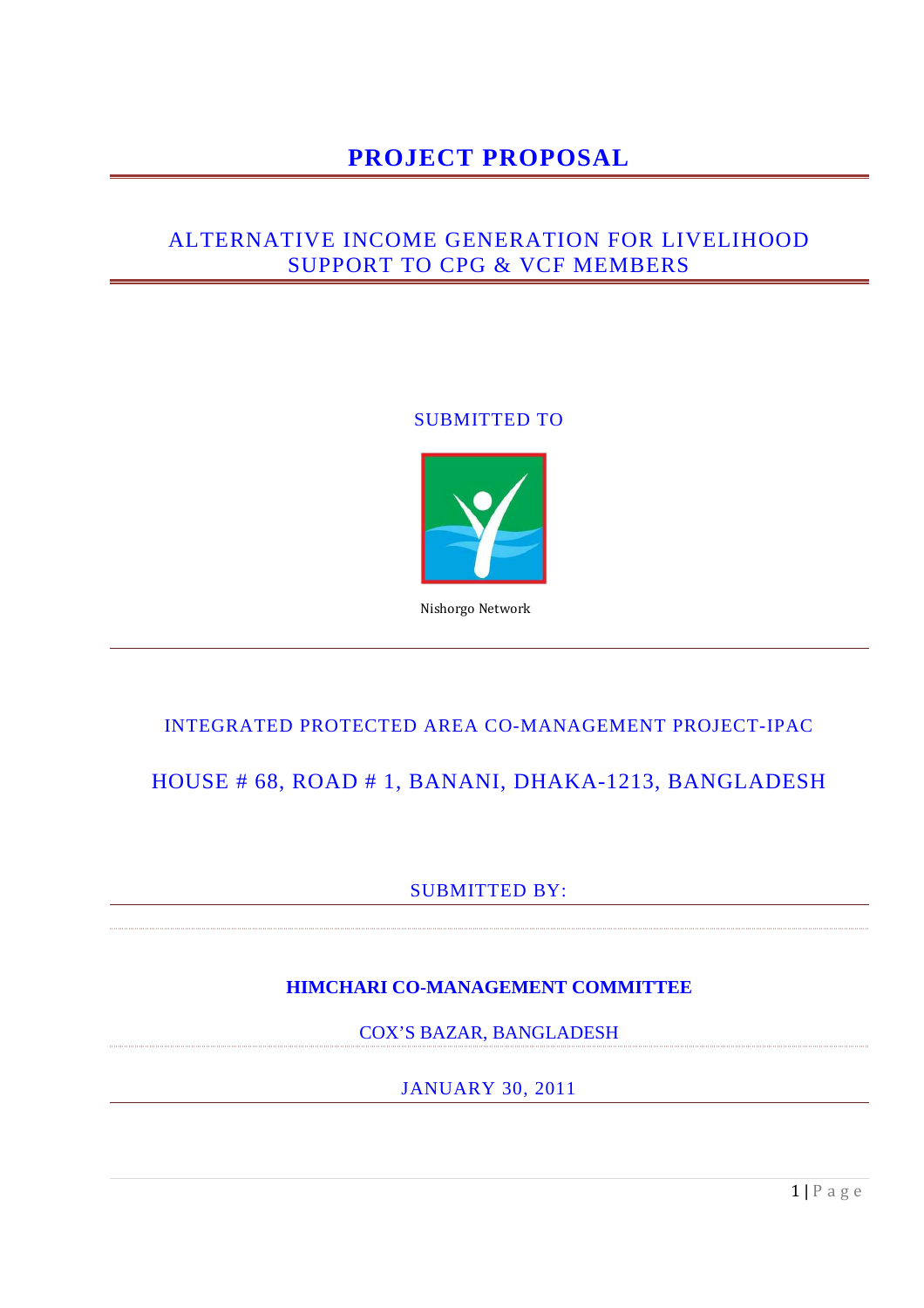## EXECUTIVE SUMMARY

For alternative income generation for Livelihood Support to CPG & VCF member's project is aimed to create alternative income generation opportunities to forest dependent communities. The Himchari Co-Management committee formed in 7 July 2010 for co-management of Himchari National Park (HNP), Ramu and Cox's Bazar under Integrated Protected area co-management project (IPAC). This organization is formed with Bangladesh Government Gazette notification number of MOEF/env-4/Nishorgo/105/sting/2006/398 dated on 23/11/2009 and has constitution, staff polices, procurement polices etc. This proposed project is six monthly duration.

The project objective is to keep off pressure on Park's and its constituent biodiversity in the best possible condition. Specifically, the following key objectives will be achieved during the implementation of the proposed project: To keep off pressure on Protected areas by providing sustainable income generation support to forest dependent communities like community patrolling groups/village conservation forum members who are residing in and around the PA areas. To raise capacity of co-management committee on project implementation and process of functioning co-management approach. Taking back forest dependent people from forest to non forest related business on different alternative value chain trades. There will be 30 CPG members for mushroom cultivation, 5 for Glossary and Tourist shop, 5 for Pond fish culture, 10 for rickshaw van, 5 for poultry rearing, 5 for agriculture, 5 for sewing & accessories and 10 for cow fattening/rearing. 82 men and women from VCF benefited on bamboo and cane made product development, 3 mobile hygienic seasonal fruits sale van and 20 ethnic community people will be benefited under weaving (Traditional Handloom) value chain trade from project directly.

It is very much cleared that majority household are landless and hardly living with own homestead land. They have no cultivable land for livelihood. Food deficit are very common to CPG/VCF member and lower middle class households. It varies from season to season. It depends on availability and scope of alternative source of income. They take loan from various credits providing NGOs are living with vicious cycle of poverty. They remain under poverty line becomes tense to do forest offense to back their weekly payment to NGO's. The CMC of HNP has realized to support on livelihood income generation. There are 180 CPG/VCF/P and ethnic community stakeholders will get training and support from the proposed project who are living in and around PA areas and landscape. There will be a project implementation committee who will implement project activities with supervision on behalf of CMC of HNP. Project implementation committee will produce monthly report in the monthly CMC meeting. They will monitor by site level impact project management staffs so that they remain on track in implementing project successfully.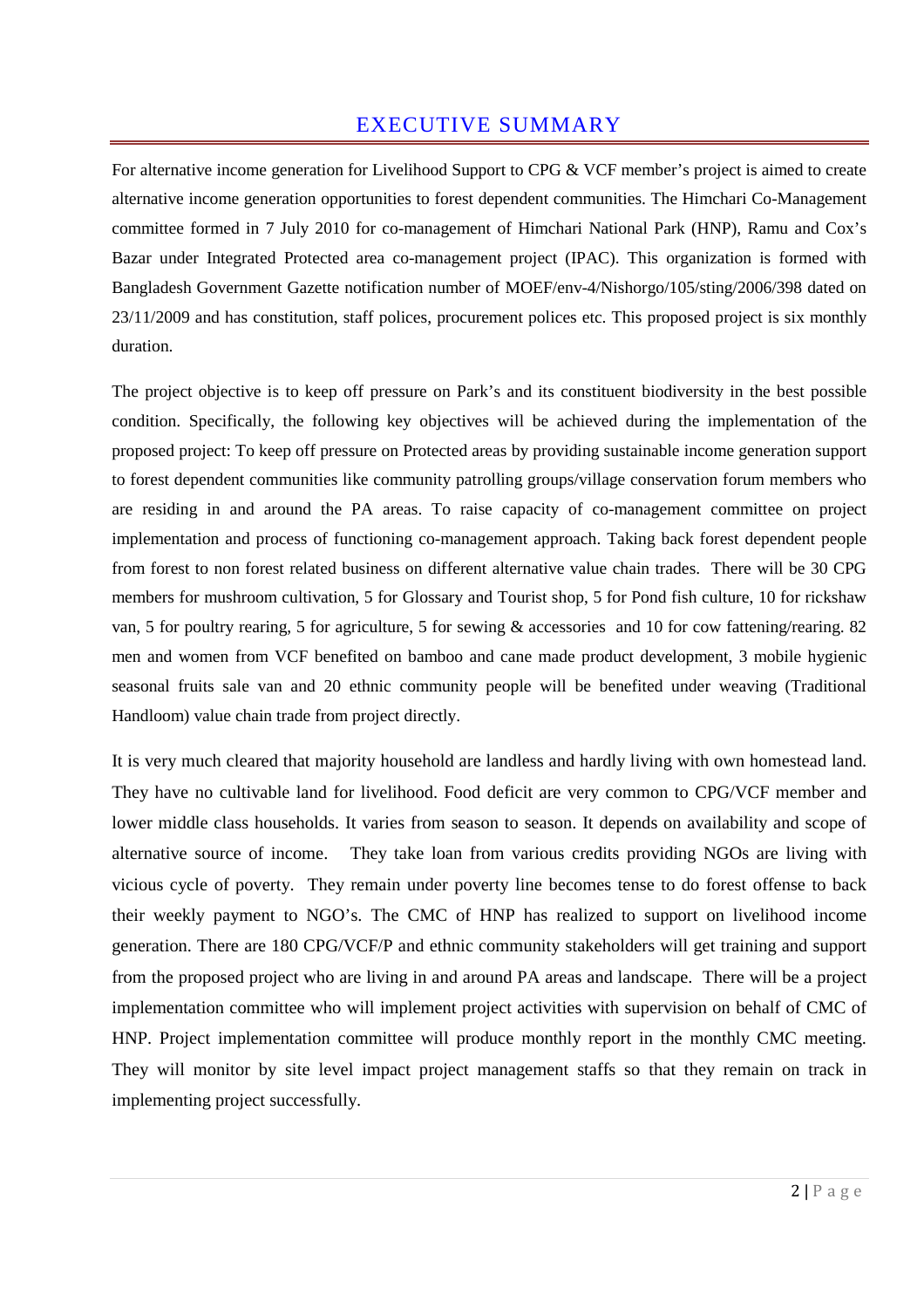| cÔKí mvi ms‡¶c                                                                                                                                                                                                                                                                                     | cwigvc ‡hvM"<br>wb‡`©kK                                                                                                                                                                                                                                                                                                                                                                                                                                                                                                                                                                                                                                                                         | cOZ"vwkZ<br>djvdj                                                                                                                                                                                                                                                                                                    | AbywgZ SzwK                                                                                                                                                 |
|----------------------------------------------------------------------------------------------------------------------------------------------------------------------------------------------------------------------------------------------------------------------------------------------------|-------------------------------------------------------------------------------------------------------------------------------------------------------------------------------------------------------------------------------------------------------------------------------------------------------------------------------------------------------------------------------------------------------------------------------------------------------------------------------------------------------------------------------------------------------------------------------------------------------------------------------------------------------------------------------------------------|----------------------------------------------------------------------------------------------------------------------------------------------------------------------------------------------------------------------------------------------------------------------------------------------------------------------|-------------------------------------------------------------------------------------------------------------------------------------------------------------|
| j¶¨:<br>eb wbf©ikxj eb Unj `j I<br>`wi` <sup>a</sup> MÖvg msi¶Y<br>†dvivg gwnjv‡`i weKí<br>Av‡qi my‡hvM m"wói<br>gva"‡g iw¶Z GjvKvi<br>Dci Pvc Kgv‡bv;                                                                                                                                             | eb Unj `j I MÖvg msi¶Y<br>$\bullet$<br>m'm"‡'i eb cvnviv kw3kvjx<br>n‡e Ges e‡bi Dci Pvc<br>Kg‡e                                                                                                                                                                                                                                                                                                                                                                                                                                                                                                                                                                                                | mn-e"e" 'vcbv<br>$\bullet$<br>KwgwU I eb<br>wefvM cÖKí<br>$ev$ <sup>-</sup> $-e$ $v$ q $b$<br>Kv‡R AwfÁZv<br>AR@b                                                                                                                                                                                                    | cÖvKwZK<br>$\bullet$<br>`y‡h©vM Gi Kvi‡Y<br>e"emv e"vnZ n‡Z<br>cv‡i                                                                                         |
| $D\ddagger$ ik":<br>eb Unj j l `wi` <sup>a</sup><br>MÖvg msi¶Y ‡dvivg<br>m`m¨‡`i weKí Av‡qi<br>Rb" cÔ‡qvRbxq<br>cÔwk¶Y I mnvqZv<br>cÖ`vb;<br>mn-e"e" 'vcbv<br>KwgwU cÖKí ev <sup>-</sup> —<br>evq‡bi gva"‡g `¶Zv<br>AR©b <br>eb wbf©ikxj `wi` <sup>a</sup><br>٠<br>gvby‡li eb<br>wbf©ikxjZv Kgv‡bv | 30 Rb eb Unj `j m`m"<br>$\bullet$<br>gvki"g Pvl, 5 Rb gvQ<br>Pvl, 5 Rb U ywió kc, 10<br>Rb wi v f vb, 5 Kwl<br>KvR, 5 †mjvB, 10 Mi"<br>cvjb I 5 nuvm gyiMx cvjb<br>Gi gva"‡g RxweKv<br>wbe©vn Kivi m¶gZv<br>AR©b Ki‡eb <br>82 Rb `wi` <sup>a</sup> cyi"l I gwnjv<br>$\bullet$<br>euvk I †e‡Zi mvgMÖx<br>Dbœqb cÖwk¶Y I<br>mn‡hvMxZvq RxweKv<br>wbev©‡n m¶g n‡eb <br>20 Rb b,,-ZvwË <sub>j</sub> K<br>٠<br>Rb‡Mvôxi m`m¨ nv‡Z<br>eybv‡bv ZuvZ cÔwk¶Y I<br>mn‡hvMxZvq RxweKv<br>wbev©‡n m¶g n‡eb <br>3 Rb m'm" 3 wU<br>$\bullet$<br>åvg"gvb f"v‡b<br><sup>-</sup> ^v <sup>-</sup> '¨m¤§Zfv‡e<br>†gŠmygx dj weµq K‡i<br>RxweKv wbev‡©n m¶g<br>n‡eb Ges mn-<br>e"e" 'vcbv KwgwUi<br>Znwej m,,wó n‡e | gv_v wcPz Avq<br>$\bullet$<br>e, wx;<br>weKí Avq ea©K<br>$\bullet$<br>(†hgb; gvki"g,<br>gvQ Pvl,<br>U ywió kc<br>†mjvB cÖwk¶Y)<br>Kvh©µ‡gi<br>gva"‡g RxweKv<br>wbe©v‡ni<br>AwfÁZv AwR©Z<br>$n \neq e$<br><b>GB AwfÁZv</b><br>$\bullet$<br>weKí Kg©<br>ms <sup>-</sup> 'v‡bi<br>my‡hvM e"wx‡Z<br>Kv‡R jvMv‡bv<br>hv‡e | KvwiMix `¶Zvi I<br>$\bullet$<br>cÖhyw <sup>3</sup> MZ Kvi‡b<br>Drcv'b e"nZ n‡Z<br>cv‡i <br>gyjab I e"emvqxK<br>`"wó‡Kvb †_‡K<br>KvR bv Ki‡j<br>†UKmB n‡e bv |
| djvdj:<br>30 Rb eb Unj `j<br>m'm" gvki"g Pvl, 5<br>Rb gvQ Pvl, 5 Rb<br>U vwió kc, 10 Rb<br>wi $\cdot$ v f"vb, 5 Kwl<br>KvR, 5 †mjvB, 10<br>Mi" cvjb I 5 nuvm<br>gyiMx cvjb Gi<br>gva"‡g RxweKv<br>wbe©vn Kivi<br>m¶gZv AR©b                                                                        | 75 Rb eb Unj `j m`m"<br>$\bullet$<br>RxweKv wbev©n K‡i<br>cwiev‡i Rb" Aw_©K Avq<br>Ki‡Z m¶g n‡eb <br>20 Rb b <sub>y</sub> -Zvw $E_iK$<br>$\bullet$<br>Rb‡Mvôxi m`‡m <sup>"</sup> i cwievi<br>nv‡Z eybv‡bv ZuvZ<br>cÔwk¶Y I mn‡hvMxZvi<br>gva"‡g RxweKv<br>wbev©‡n m¶g n‡eb <br>82 Rb `wi` <sup>a</sup> cyi"l I gwnjv<br>euvk I †e‡Zi mvgMÖx<br>Dbœqb cÔwk¶Y I                                                                                                                                                                                                                                                                                                                                   | cÖwZ‡e`b <br>$\bullet$<br>gvV chv©‡q<br>$\bullet$<br>cwi`k©b <br>e"vemvwqK<br>$\bullet$<br>g‡bvfve e"wx <br>`jxq mÂq<br>$\bullet$                                                                                                                                                                                    | cÖwZ‡hvwMZvgyjK<br>$\bullet$<br>e"emvq wV‡K<br>$_v$ vKv<br>e emvi<br>$\bullet$<br>avivevwnKZv a‡i<br>ivLv                                                   |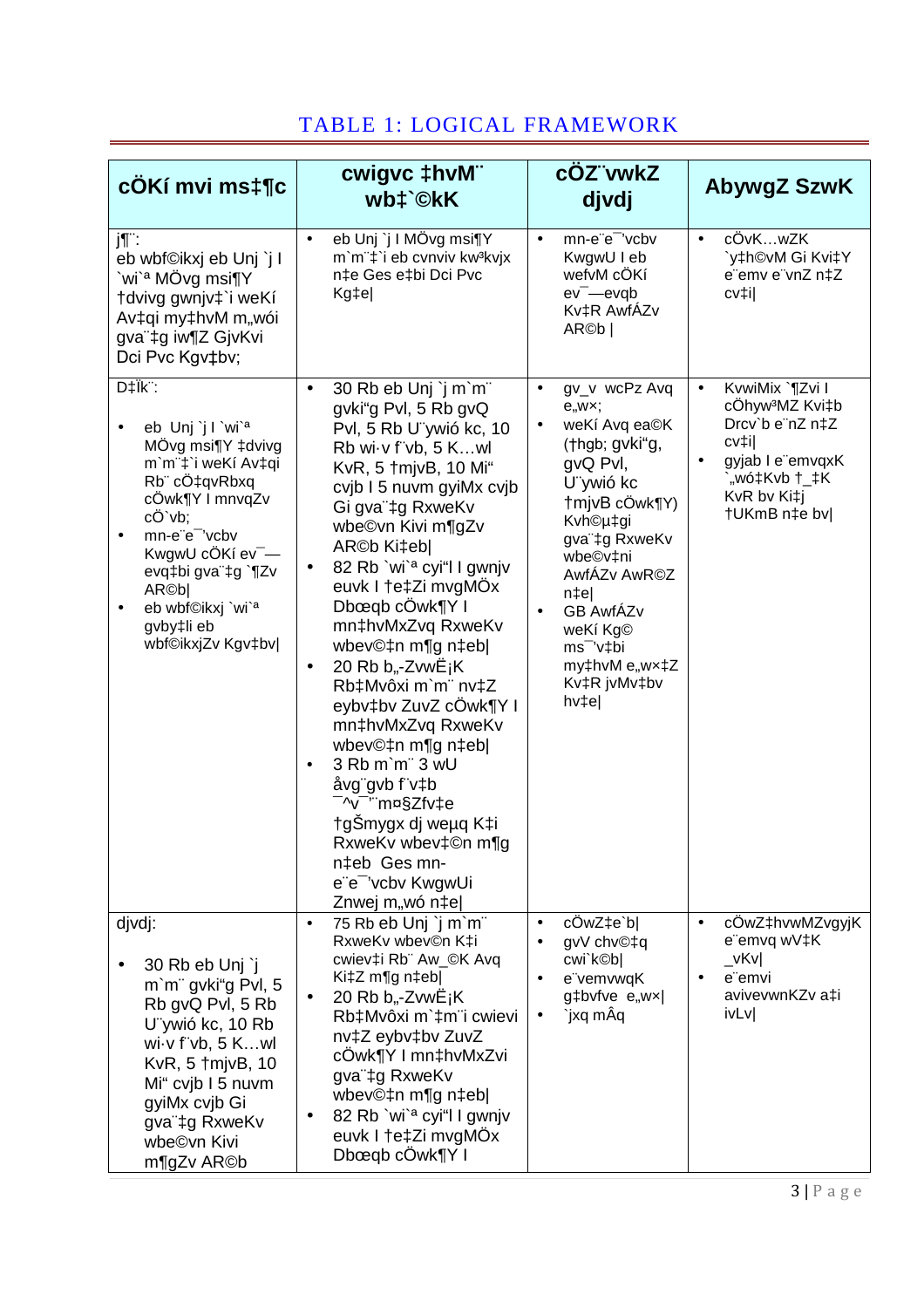| cÔKí mvi ms‡¶c                                                                                                                                                                                                                                                                                                                                                                                                                                                      | cwigvc ‡hvM"<br>wb‡`©kK                                                                                                                                                                                                                                                                                                                                                                                                                                                                                                                                      | cOZ"vwkZ<br>djvdj | <b>AbywgZ SzwK</b> |
|---------------------------------------------------------------------------------------------------------------------------------------------------------------------------------------------------------------------------------------------------------------------------------------------------------------------------------------------------------------------------------------------------------------------------------------------------------------------|--------------------------------------------------------------------------------------------------------------------------------------------------------------------------------------------------------------------------------------------------------------------------------------------------------------------------------------------------------------------------------------------------------------------------------------------------------------------------------------------------------------------------------------------------------------|-------------------|--------------------|
| Ki‡eb <br>82 Rb `wi` <sup>a</sup> cyi"l l<br>gwnjv euvk I<br>†e‡Zi mvgMÖx<br>Dbœqb cÖwk¶Y I<br>mn‡hvMxZvq<br>RxweKv wbev©‡n<br>$m$ ¶g n $\uparrow$ eb <br>20 Rb b,,-Zvw $E_iK$<br>Rb‡Mvôxi m`m"<br>nv‡Z eybv‡bv<br>ZuvZ cÔwk¶Y I<br>mn‡hvMxZvq<br>RxweKv wbev©‡n<br>m¶g n‡eb <br>3 Rb m'm" 3 wU<br>åvg"gvb f"v‡b<br><sup>-</sup> ^v <sup>-</sup> '¨m¤§Zfv‡e<br>†gSmygx dj weµq<br>K‡i RxweKv<br>wbev‡©n m¶g<br>n‡eb Ges mn-<br>e"e" 'vcbv KwgwUi<br>Znwej m,,wó n‡e | mn‡hvMxZvq RxweKv<br>wbev©‡n m¶g n‡eb <br>3 Rb wfwmGd m`m¨ 3<br>wU åvg"gvb f"v‡b<br><sup>-</sup> ^v <sup>-</sup> ‴m¤§Zfv‡e<br>†gŠmygx dj weµq K‡i<br>RxweKv wbev‡©n m¶g<br>n‡eb Ges mn-<br>e"e" 'vcbv KwgwUi<br>Znwej m,,wó n‡e                                                                                                                                                                                                                                                                                                                              |                   |                    |
| Kg©m~Px:                                                                                                                                                                                                                                                                                                                                                                                                                                                            |                                                                                                                                                                                                                                                                                                                                                                                                                                                                                                                                                              |                   |                    |
| `j MVb<br>cÖwk¶Y, Iwi‡q‡≀Ukb I                                                                                                                                                                                                                                                                                                                                                                                                                                      | 11 wU `j MVb Kiv n‡e  30 Rb<br>eb Unj `j m`m" gvki"g Pvl, 5<br>Rb gvQ Pvl, 5 Rb U"ywió<br>kc, 10 Rb wi v f vb, 5 Kwl<br>KvR, 5 † mjvB, 10 Mi" cvjb I<br>5 nuvm gyiMx cvjb `‡j<br>me©‡gvU 75 Rb Unj `j m`m",<br>20 Rb b <sub>"</sub> -ZvwE <sub>i</sub> K Rb‡Mvôxi<br>m'm" nv‡Z eybv‡bv ZuvZ<br>mvgM <sup>a</sup> x, 82 Rb `wi` <sup>a</sup> cyi"l l<br>gwnjv euvk I tetZi<br>mvgMÖx Ges 3 Rb<br>wfwmGd m'm" 3 wU<br>åvg"gvb f"v‡b<br><sup>−</sup> ^v <sup>−</sup> '¨m¤§Zfv‡e †gŠmygx<br>dj weµq mivmwi cÖKí n‡Z<br>mnvqZv cv‡eb <br>5 wU cÖwk¶Y Gi gva"‡g 90 |                   |                    |
| mfv                                                                                                                                                                                                                                                                                                                                                                                                                                                                 | Rb m'm" cÖwk¶Y c‡eb  90 Rb<br>m`m" lwi‡q‡>Ukb gZ wewbgq<br>mfvq AskMÖnY Ki‡eb                                                                                                                                                                                                                                                                                                                                                                                                                                                                                |                   |                    |
| DcKiY mnvqZv cÖ`vb                                                                                                                                                                                                                                                                                                                                                                                                                                                  | 180 Rb m'm" (Unj `j l                                                                                                                                                                                                                                                                                                                                                                                                                                                                                                                                        |                   |                    |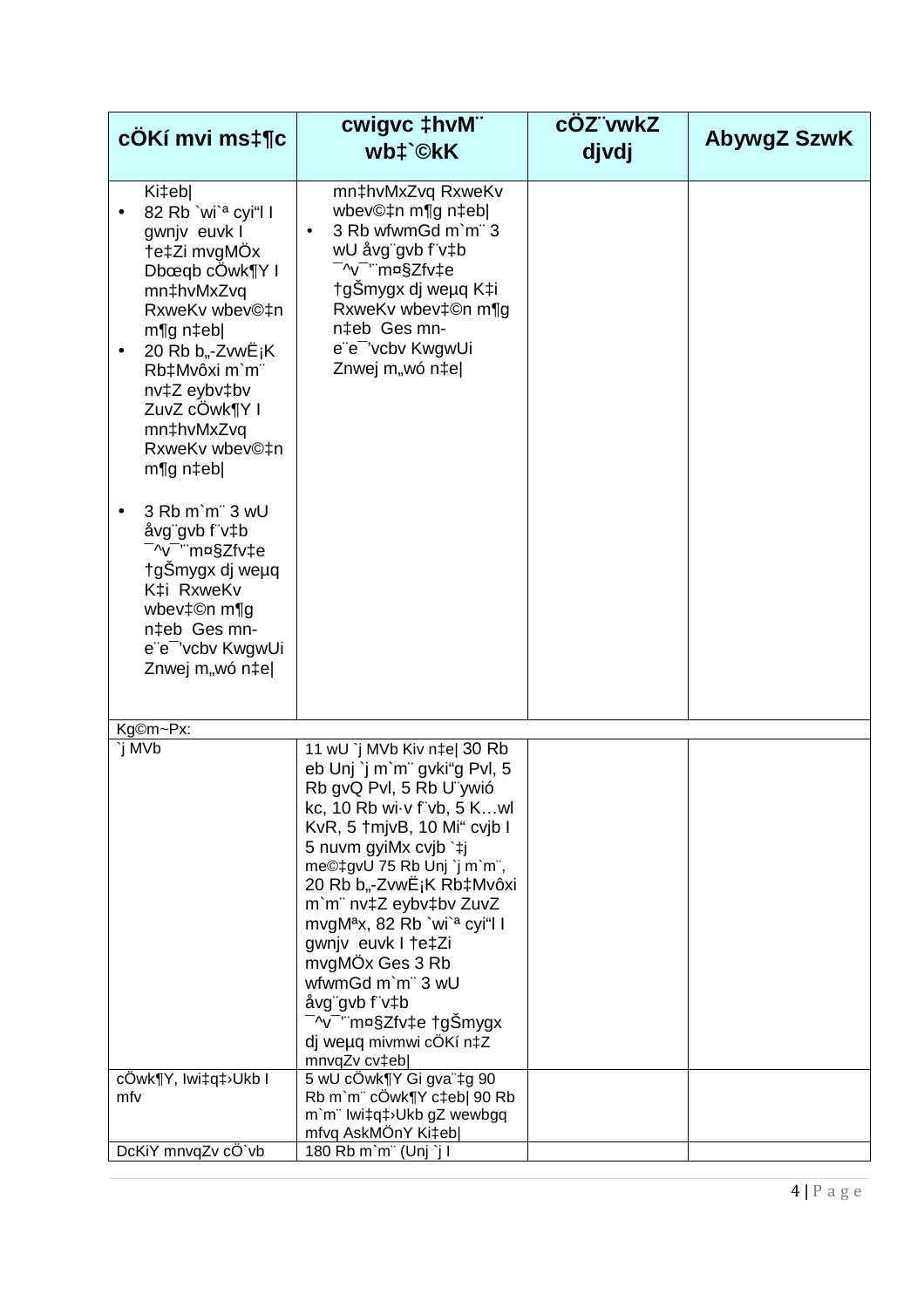| cÖKí mvi ms‡¶c                                         | cwigvc ‡hvM"<br>wb‡`©kK                                                                               | cOZ"vwkZ<br>divdi | <b>AbywgZ SzwK</b> |
|--------------------------------------------------------|-------------------------------------------------------------------------------------------------------|-------------------|--------------------|
|                                                        | wfwmGd) 5,93,000 UvKvi<br>mnvqZv cv‡eb                                                                |                   |                    |
| cÖwZ‡e`b ^Zix,<br>gwbUwis, gvV cwi`k©b,<br>AwWU BZ"vw` | 2 wU †KvqvU©vi wfwËK<br>cÖwZ‡e`b I 1 wU gvwmK,<br>cÖKí mgvß cÖwZ‡e`b, gvV<br>cwi`k©b cÖªwZ‡e`b BZ"vw` |                   |                    |

## JUSTIFICATION/BACKGROUND

The Himchari Co-Management committee has been formed in 7 July 2010 for collaborative management of Himchari National Park (HNP), Ramu-Cox's Bazar under 'Integrated Protected Area Co-management Project (IPAC)'. The Himchari co-management committee comprises of 19 different stakeholders including Village Conservation Forums (VCFs) those are dependent on Forest Resources. This organization has been formed with Bangladesh Government Gazette # MOEF/env-4/Nishorgo/105/sting/2006/398 dated on 23/11/2009 and has constitution, staff polices, procurement polices etc.

The participation of the local communities, (e.g. CPG, VCFs, PFs) local government and the FD has been guaranteed with the formation of council and committee. The local level organization is officially responsible for conserving the forest, developing alternative livelihoods for local people (VCFs, PFs), and ensuring the welfare of the forest and forest people. Its lower tier is called the VCF and is authorized to hold general discussion on relevant issues and to make soft recommendations. Members of local communities (VCF, PF) are offered general membership in the council.

The HNP has been established to preserve the remaining natural hill forest patch of Reserve Forest in 1980 under the Wildlife Preservation Amendment Act 1974 with the area of 1729 hectare. The park is situated in the Kuniapalong, South Mithachari Union of Ramu Upazila and Jhilongja Union and Cox's Bazar Pourashava of Cox's Bazar Sadar Upazilla in the district of Cox's Bazar and the population size is about 50,000 who are living in and around surrounding Unions of HNP (Source, IPAC PRA report, April - 2009). Total number of VCFs under HNP is 35. Total member of these VCFs are 1986.

CPG & VCF are the front line associated staffs of the co-management process where CPG assisting to the forest department in patrolling and VCF member are the flat form of bottom level of the process. The local government members, civil society member and owner of the resource user institutions that ensures direct participatory democracy. It offers equal opportunity to majority village residence including women and smallest community to discuss, criticize and propose relevant activities for co-management process.

Role of VCF: (I) CPG & VCF is usually meet to plan and prepare a 'menu' for village development and review the implementation of the plan by co-management organizations, (II) VCF is responsible to assist PF and CMC for selecting participants of beneficiary selection, (III) CPG & VCF is mandated to meet at least 12 times in a year; may meet more according to the necessary of community.

The primary Sources of income of peoples living around the Himchari National park are & agriculture, betel leaf cultivation, day labor, fishing, small trade and fire wood collection. It is around 10% HHs have no secondary income source. The poor peoples become forced to incline on forest resources for livelihood.

It is very much cleared from the PRA reports that about 80 % household are landless and hardly living with small homestead land their own. On the other hand 20% HHs has cultivable land and the rest HHs have no cultivable land.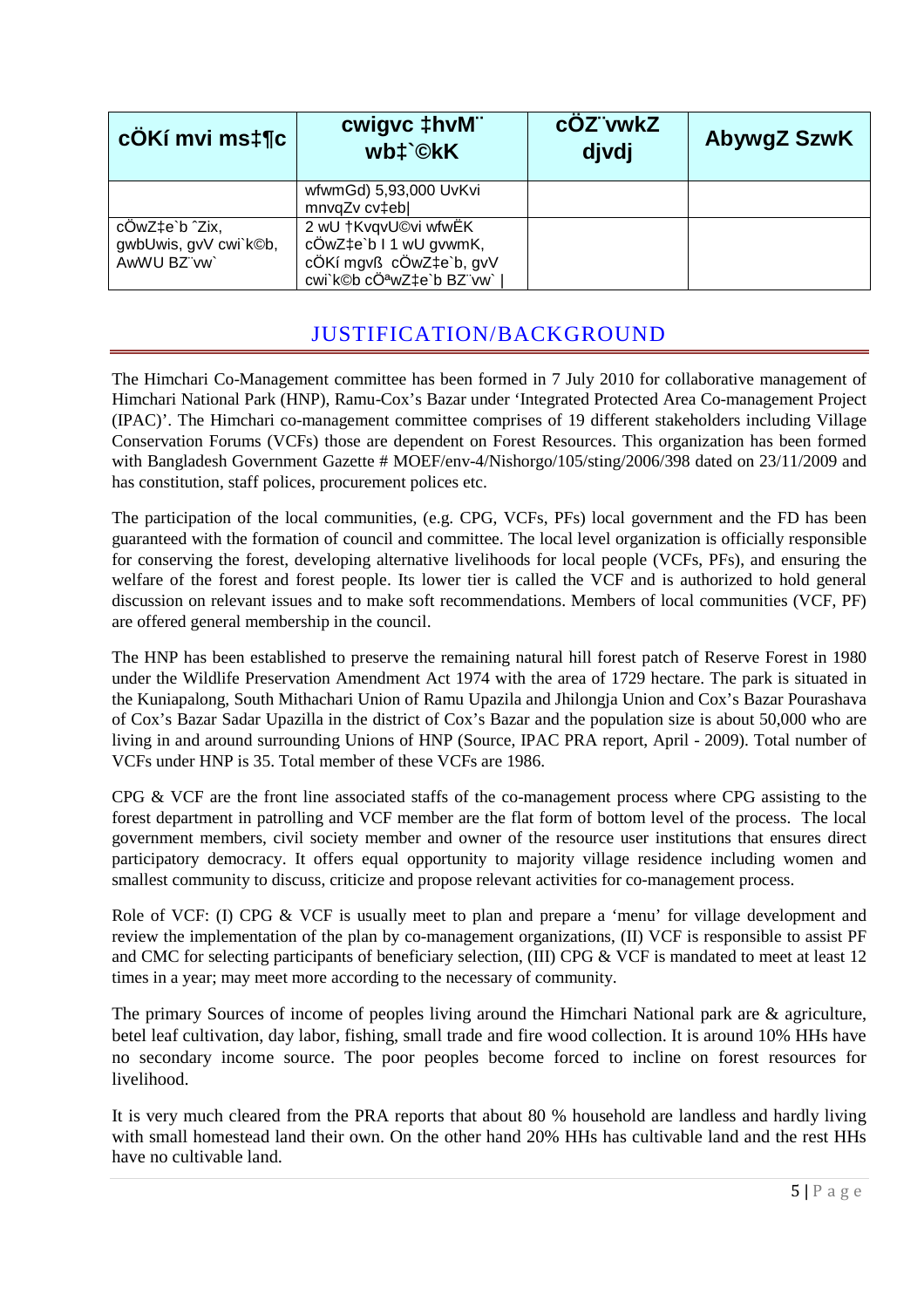Food deficit are very common with the poor CPG/VCF member and lower middle class households. Food deficit varies from season to season. It depends on availability and scope of alternative source of income. The poor people with micro credit program from major credit providing NGOs are living with vicious cycle of poverty line. They remain under poverty line becomes tense to do forest offense to back their weekly payment to NGO's.

Scope of opportunities: They have experience on various trades of agriculture, betel leaf cultivation, poultry rearing, Cow Patterning, Fish Culture and Management, Bamboo and Cane Made Handicrafts, Homestead Vegetable gardening, Small Trading, Eco-rickshaw puller training, Homestead Plantation etc. They are with no capital or working funds for different business and they have to do daily labors.

## 5. DESCRIPTION OF THE PROPOSED PROJECT

### • **Objectives:**

The main objectives of this proposed project is to reduce pressure on Himchari Park's and its constituent biodiversity in the best possible condition. Specifically, the following key objectives will be achieved during the implementation of the proposed project:

- To reduce pressure on Protected areas by providing sustainable income generation support to forest dependent communities like community patrolling groups/village conservation forum members who are residing in and around the PA areas.
- To raise capacity of co-management committee on project implementation and process of functioning co-management approach.
- Taking back forest dependent people from forest to non forest related business on different alternative value chain trades.

### • **Final Results:**

- 180 CPG/VCF men and women will get benefits directly from proposed project as alternative income generation support.
- Fifty percent forest dependency will be reduced keep off pressure and Biodiversity will be increased.
- A working capital (support amount) will be established.
- Alternative income generating and value chain activities will be identified and adopted the participants.
- Income of the project participants will be increased.
- Decrease the dependency on forests.
- Financial management capacity of the CMC will be improved.

#### • **Methods:**

 The success of the project implementation is the sound fund management system guided by approved guideline of CMC. The CMC of HNP will be responsible for overall fund management. Their will be project implementation committee who will execute project activities. About eighty one percent fund of the project will be use for income generation supports and rest of the fund will be use as training and orientation. CMC of HNP will play the vital role for disbursement and monitoring of the fund. The Treasurer and Member Secretary will be overall in charge of the financial and accounting and reporting. In this regard existing procurement management guideline, financial guideline will be followed. The CMC of HNP will approve the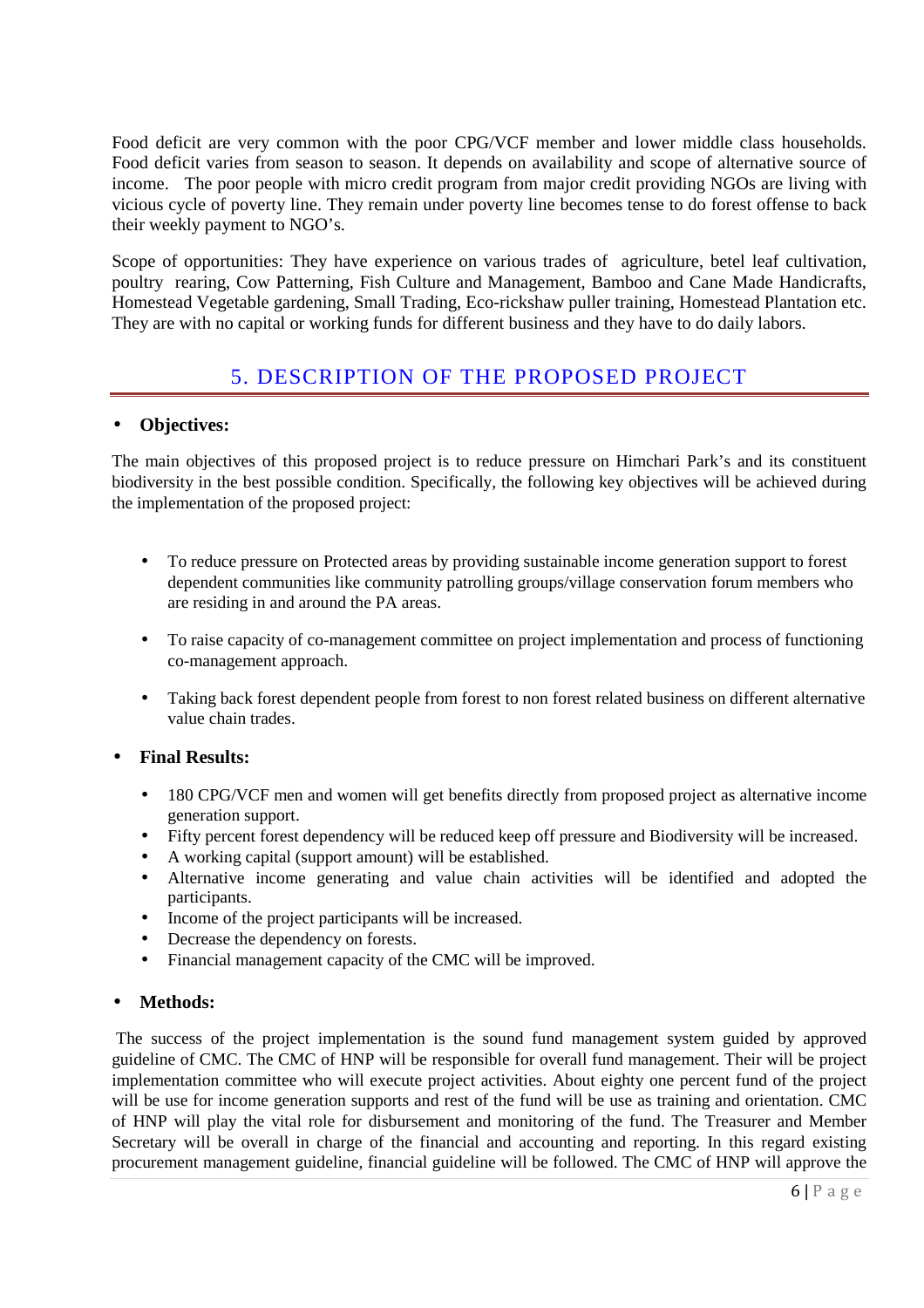Plan. How much money will be get by a beneficiary will be depend on IGA but there will be a ceiling so that maximum beneficiary can get chance to improve livelihood.

The project will create opportunities to Mushroom cultivation, Bamboo and Cane made product development, ethnic weaving, tourist shop and pond fish culture support in landscape areas of HNP. It will create income generation opportunities to CPG/VCF members of men and women who live on forest resources for their livelihood. Moreover it will back forest dependent peoples to agriculture/agro-forestry related alternating income generation activities that release to grow up. The target people for the project will be able to improve their livelihoods and improve their existing economic situation through proper utilization of these natural resources in sustainable manner. This project will also ensure enhancing the biodiversity conservation and management. People with the limited scope of alternative means of living will get an opportunity to lead their life in a better condition and support their family from food security. This will also reduce the vulnerability and poverty. The project initiative will provide opportunity to the community people (VCF, PF) to engage in the alternative livelihood opportunity and sustainable way of Income Generation Activity (IGA).

### **Activities:**

- **Group Formation:** The CPG/VCF members will be grouped according to their income generation support.
- **Training/orientation/meeting:** Training, orientation and various meeting will organize to provide on the desired trades of Mushroom cultivation, Bamboo and Cane made product development, ethnic weaving, tourist shop and pond fish culture.
- **Group Savings:** The support from the project will be as working capital to them. They will start group savings in order to bring them on self dependent. They will not go to micro finance institution for credit. It will help to break the vicious cycle of poverty from credit circle.
- **Support:** After the training or orientation the proposed (partial) support will be provided to the designed trade from the project and the beneficiary contribute the rest of amount.
- Meeting: They will sit in monthly meeting to keep them aware on business mode and up to date information. CMC member will participate their meeting as observer to know their progress and situation.
- **Field Visit:** Project implementation committee (PIC) will frequently visit project sites and keep record to prepared monthly report for internal and external report.
- **Reporting:** The project implementation committee (PIC) will prepare monthly report and sends to funding authority monthly and quarterly basis. After completion of project a final report will be prepared.
- **Audit:** The audit will carried out at ending the project activities from internal or external audit firm clearance from funding authority.

### • **Evaluation Methodology :**

- CMC will form a Project Implementation Committee (PIC) selecting 3-5 members from committee for respective work area work ( i.e. on project site basis)
- The appointed CMC member will work on voluntary basis.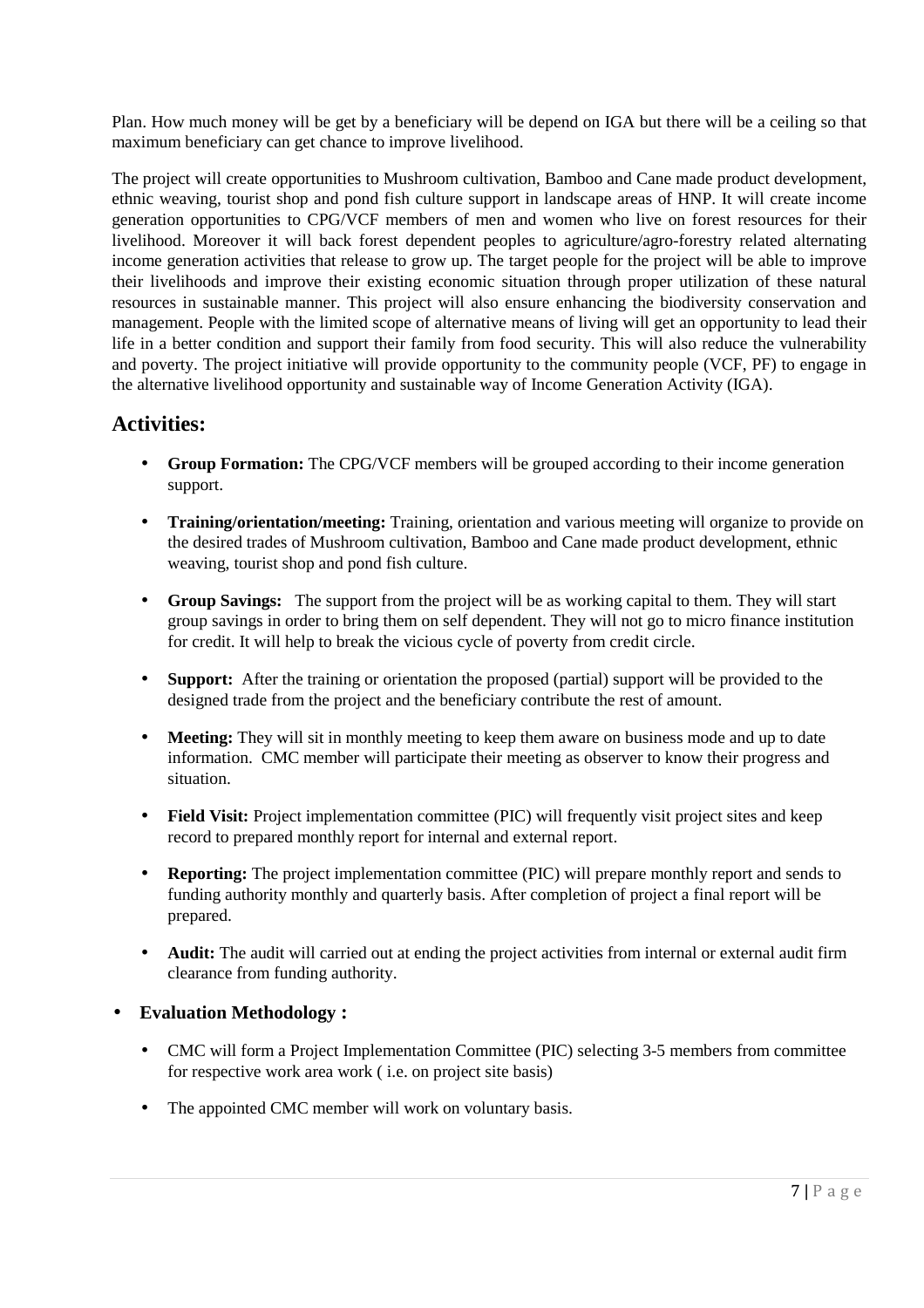- Project implementation committee (PIC) will prepared a work plan and then they produce it to the monthly CMC meeting. It will be approved in CMC meeting. All activities will be executed following approved planed and guideline.
- The PIC will prepare a monthly report before meeting for following of every successive month.
- There will be cent percent of CPG member and rest others planned to be the beneficiaries from VCF who are with skilled on respective trades.
- The project activities will be completed with time frame of pre-prepared work planned and report should be made accordingly.
- Internal audit will be performed every month.

#### **Communication and dissemination of results:**

- $\checkmark$  The communication methods will be applied over the beneficiaries involve directly and indirectly. The committee members will go to project areas and shared the outcomes activities with them.
- $\checkmark$  Project implementation committee (PIC) will arrange meeting at their office involving respective government officials, non government, and local authorities for focusing their activities performed successfully.

| SL.              | <b>Activities/Sub Activities</b>                       | March 2011 to February 2012 |                  |   |                         |   |   | <b>Remarks</b> |   |   |    |    |           |  |
|------------------|--------------------------------------------------------|-----------------------------|------------------|---|-------------------------|---|---|----------------|---|---|----|----|-----------|--|
| No.              |                                                        | 1                           | $\boldsymbol{2}$ | 3 | $\overline{\mathbf{4}}$ | 5 | 6 | 7              | 8 | 9 | 10 | 11 | <b>12</b> |  |
| 1                | Group Formation                                        |                             |                  |   |                         |   |   |                |   |   |    |    |           |  |
| $\boldsymbol{2}$ | Training, orientation,<br>meeting                      |                             |                  |   |                         |   |   |                |   |   |    |    |           |  |
| 3                | <b>Purchasing Support</b><br>Materials                 |                             |                  |   |                         |   |   |                |   |   |    |    |           |  |
| 4                | Distribute input support<br>material to the groups     |                             |                  |   |                         |   |   |                |   |   |    |    |           |  |
| 5                | Harvesting/Trading activities<br>by the beneficiaries  |                             |                  |   |                         |   |   |                |   |   |    |    |           |  |
| 6                | <b>Technical Support for</b><br>growth and maintenance |                             |                  |   |                         |   |   |                |   |   |    |    |           |  |
| 7                | Field Visit and monitoring                             |                             |                  |   |                         |   |   |                |   |   |    |    |           |  |
| 8                | Reporting progress                                     |                             |                  |   |                         |   |   |                |   |   |    |    |           |  |

### **6. WORK PLAN**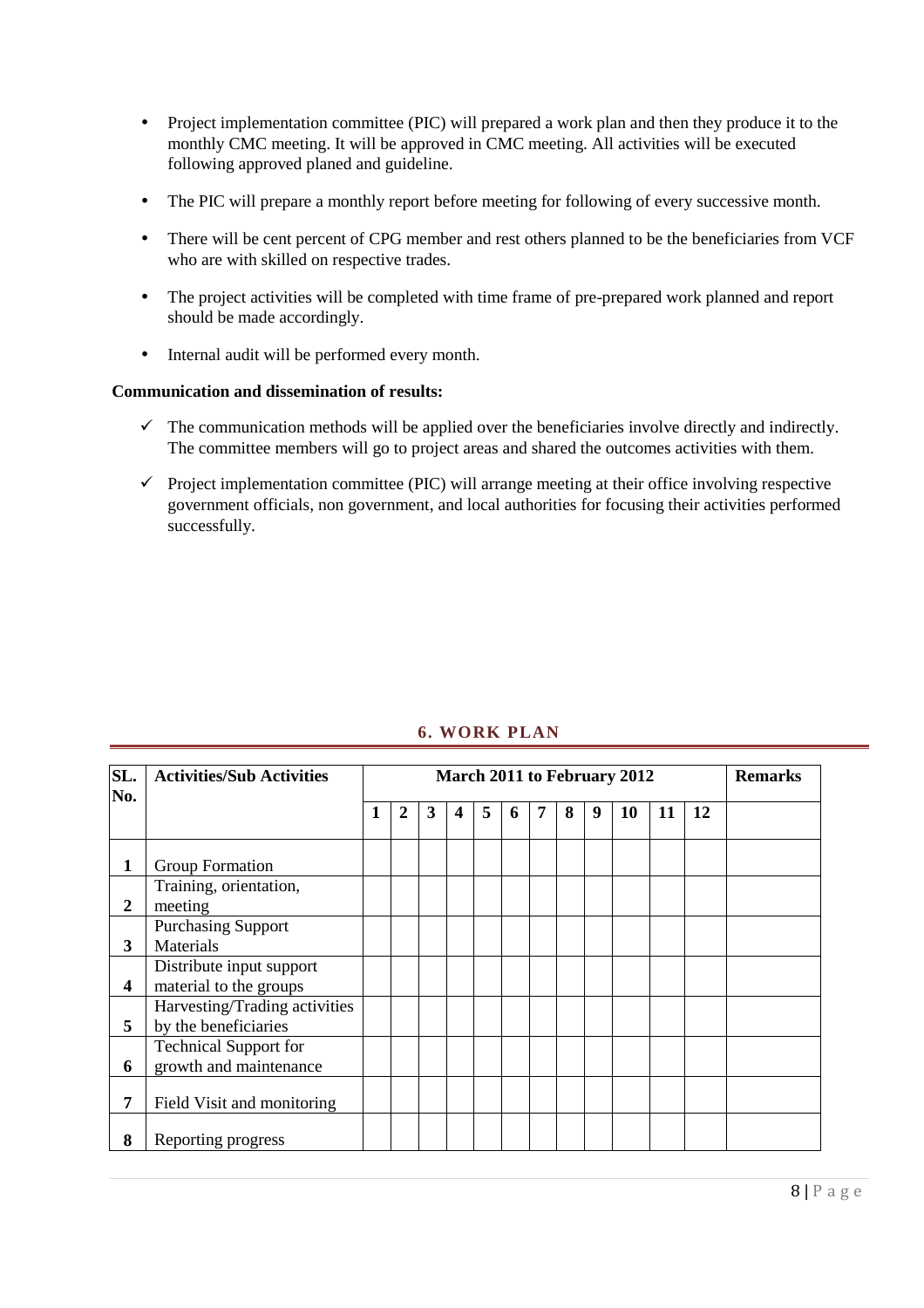| A         | Audit               |  |  |  |  |  |  |  |
|-----------|---------------------|--|--|--|--|--|--|--|
| <b>10</b> | Result/Impact study |  |  |  |  |  |  |  |
|           | 11 Closing report   |  |  |  |  |  |  |  |

### 7. SUSTAINABILITY PLAN

The main criteria of selecting project participants will be the direct community patrolling group members and poor VCF member from climate changed impacted landscape areas of Himchari National Park. All the project participants were selected by co-management committee. The vision of institutional development of the project participants is to initiate sustainable income generation that will reduce pressure to forest and the environment, increase biodiversity and create wealth to generate income in order to achieve the millennium development goals. The project implementation team (CMC) will show willingness to continue with Project activities after phase out the project. The on-going activities will attract support from volunteers, government departments, other NGOs etc.

The process of developing quarterly work plan will be participatory where key stakeholders will be involve, with facilitation from the project implementation team using group interview and field observation. Training of project participants are essential in laying a strong foundation for the development of conservation enterprise, which cannot be built without the help of technically skilled persons. The project will address specific training for the project participants on Mushroom cultivation, Bamboo and Cane made product development, ethnic weaving, tourist shop and pond fish culture for alternative income generating activities, organizational development and management etc. Project implementation team will hold regular visit and

follow up progress of the project with beneficiaries and related stakeholders. These closed trust relation will link up ample opportunity to explain business that assists to earn sustainable income from targeted enterprise.

Project monitoring is a process that will record achievements of its objectives and the work plan. The management team will form monitoring unit to facilitate this process. The monitoring unit will make regular visits to the field and observe on what is being done. It will maintain progress records at different stages. The facilitators will record to gather information and disseminate the same to the beneficiaries. The project will identify stakeholders/development partners from the government departments and non-government organizations to work with. Collaboration will provide efficient service delivery and sustain project activities after donor support.

IPAC team will impart training for CMC on monitoring the project activities of VCF who will directly be implementing proposed AIG activities. Regular basis IPAC will give technical services.

## **8. BUDGET**

#### **Table 3: Budget**

| SL | <b>Head of Expenditure</b>     |    | <b>Quantity   Unit Cost  </b> | <b>Grant Amount</b><br>(BDT) | <b>Contribution</b> | <b>Community   Total (BDT)</b> |
|----|--------------------------------|----|-------------------------------|------------------------------|---------------------|--------------------------------|
| Α  | <b>Program cost (Support):</b> |    |                               |                              |                     |                                |
|    | Mushroom cultivation           | 20 | 6000                          | 100000                       | 20000               | 120000                         |
| ົ  | Tourist/Glossary Shop          | 10 | 6000                          | 50000                        | 10000               | 60000                          |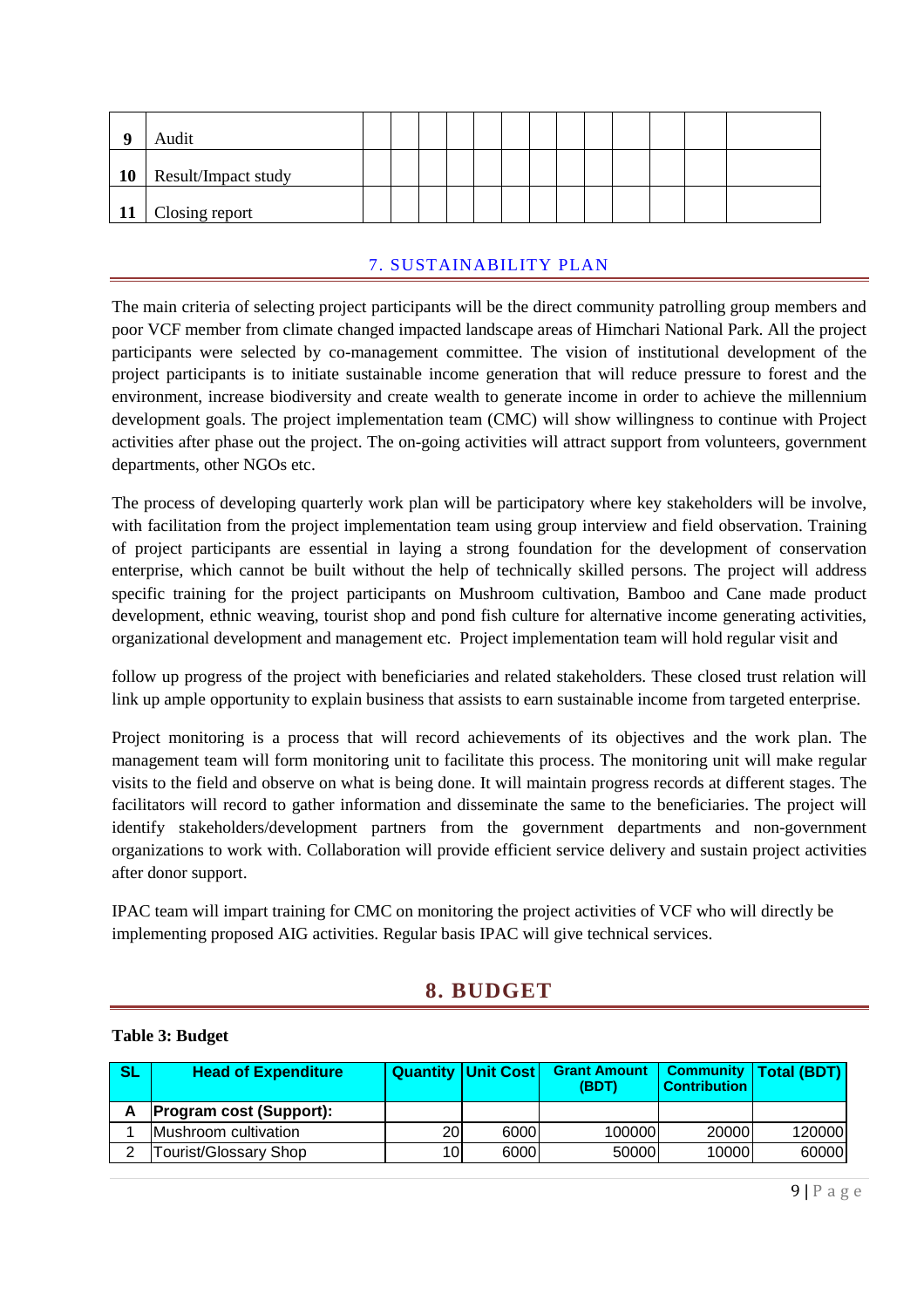| 3  | Rickshaw/Van                    | 10  | 7000  | 50000  | 20000          | 70000  |
|----|---------------------------------|-----|-------|--------|----------------|--------|
| 4  | Pond Fish Culture               | 10  | 6000  | 50000  | 10000          | 60000  |
| 5  | Poultry rearing                 | 5   | 6000  | 25000  | 5000           | 30000  |
| 6  | Sewing and accessories          | 5   | 6000  | 25000  | 5000           | 30000  |
| 7  | Cow fatterning/rearing          | 10  | 7000  | 50000  | 20000          | 70000  |
| 8  | Agriculture                     | 5   | 6000  | 25000  | 5000           | 30000  |
| 9  | <b>Bamboo and Cane</b>          | 82  | 2000  | 123000 | 41000          | 164000 |
| 10 | <b>Ethnic Weaving</b>           | 20  | 3000  | 50000  | 10000          | 60000  |
| 11 | Mobile hygienic fruits sale van | 3   | 15000 | 45000  | 0              | 45000  |
|    | Sub-total - A                   | 180 |       | 593000 | 146000         | 739000 |
| B  | <b>Training cost:</b>           |     |       |        |                |        |
| 1  | Mushroom cultivation            | 30  | 500   | 15000  | $\mathbf 0$    | 15000  |
| 2  | <b>Ethnic Weaving</b>           | 10  | 1000  | 10000  | $\mathbf 0$    | 10000  |
| 3  | <b>Bamboo and Cane</b>          | 40  | 500   | 20000  | $\mathbf 0$    | 20000  |
| 4  | Poultry rearing                 | 5   | 500   | 2500   | $\mathbf 0$    | 2500   |
| 5  | Pond Fish Culture               | 5   | 500   | 2500   | $\mathbf 0$    | 2500   |
| 6  | Meeting and orienation          | 90  | 100   | 9000   | $\mathbf 0$    | 9000   |
|    | Sub-total - B                   | 180 |       | 59000  | $\bf{0}$       | 59000  |
| C  | <b>Administrative cost:</b>     |     |       |        |                |        |
| 1  | <b>Office Supplies</b>          |     |       | 10000  | $\mathbf 0$    | 10000  |
| 2  | Photocopy, mail, postage        |     |       | 5000   | $\mathbf 0$    | 5000   |
| 3  | Audit                           |     |       | 10000  | $\overline{0}$ | 10000  |
| 4  | Transport cost                  |     |       | 5000   | 5000           | 10000  |
| 5  | Travel and perdiem              |     |       | 5000   | 5000           | 10000  |
|    | <b>Sub-total-C</b>              |     |       | 35000  | 10000          | 45000  |
|    | Total Cost (A+B+C)              |     |       | 687000 | 156000         | 843000 |

Total budget in BDT: Eight lac forty three thousand and grant amount is BDT six lac eighty seven thousand only.

## 9. PROPOSED SCHEDULE OF FUND DISBURSEMENT

#### **Table 4: The schedule of fund disbursement**

| <b>Installment for project Activities</b> | <b>Period (Months/Year)</b> | <b>Estimated</b><br><b>Cost</b> | % of Grant<br><b>Amount</b> |
|-------------------------------------------|-----------------------------|---------------------------------|-----------------------------|
| 1st Installment                           | 1st Ouarter 3 month         | 5.50,000                        | 80%                         |
| 2nd Installment                           | 2nd Quarter 2 months        | 1,37,000                        | 20%                         |
| Total                                     |                             | 6,87,000                        | 100%                        |

**In word:** Eight Lac Eleven Thousand Five Hundred only

#### **Table 5: Earning matrix from selected AIG/Value Chain per individual:**

| <b>SL</b> | <b>AIG/Value Chain</b>       | <b>Time Frame</b> | <b>Earning in BDT.</b> |
|-----------|------------------------------|-------------------|------------------------|
|           | Mushroom cultivation         | Weekly            | 800                    |
| 2         | <b>Tourist/Glossary Shop</b> | Weekly            | 1,050                  |
| 3         | Rickshaw/Van                 | Weekly            | 1400                   |
| 4         | <b>Pond Fish Culture</b>     | Yearly            | 20,000                 |
| 5         | Poultry rearing              | Yearly            | 15,000                 |
| 6         | Sewing and accessories       | Weekly            | 700                    |
|           | Cow fattening/rearing        | Yearly            | 15,000                 |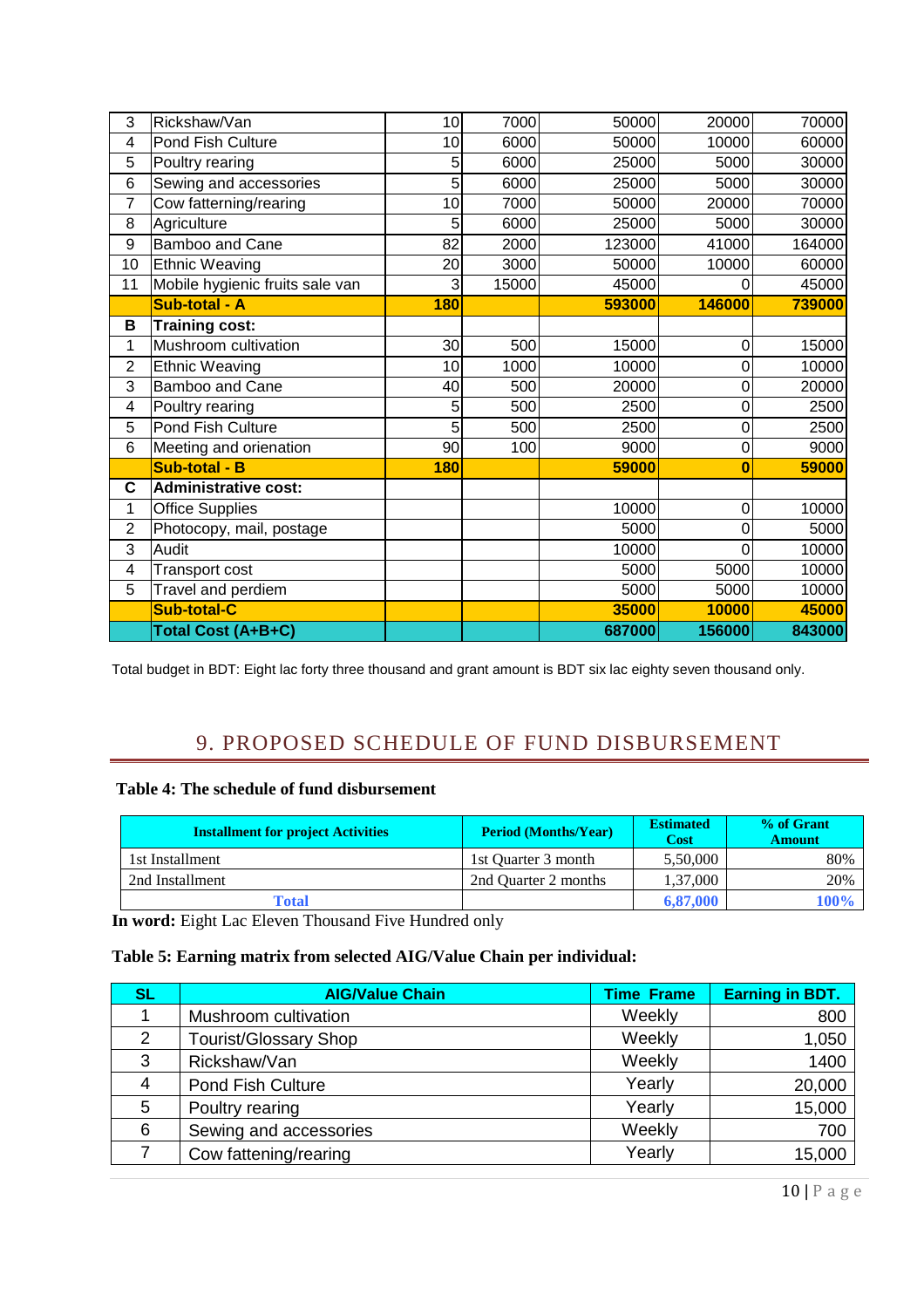|    | Agriculture                     | Yearly  | 15,000 |
|----|---------------------------------|---------|--------|
|    | Bamboo and Cane                 | Weekly  | 700    |
| 10 | <b>Ethnic Weaving</b>           | Monthly | 3,000  |
| 11 | Mobile hygienic fruits sale van | Weekly  | 1,400  |

## 10. SIGNATURE

I, the undersigned Mr. Abu Murshed Chowdhury, Chairman of Himchari National Park, Ramu-Cox's Bazar that is requesting financial assistance from the Small Grant component for the implementation of proposed activity related to "Creating sustainable Income for CPG & VCF members who are vulnerable to climate Change" certify that all the information in the grant application file is exact and correct.

Signature: ………………………………………………… Date: 03 February 2011

## INFORMATION ON THE ORGANIZATION (PROFILE)

Type of Organization (CMO/RMO/ECA/Others): Himchari Co-Management Committee (Himchari Nishorgo Shongrokhon Shagstha), Himchari National Park, Cox;s Bazar Range Office, Cox's Bazar.

Date of foundation (D/M/Y): Council formed on 07/07/2010 and committee formed on 04/08/2010 With GOB Gazette no MOEF/env-4/Nishorgo/105/sting/2006/398 dated on 23/11/2009

#### **Address:**

Himchari Co-Management Committee (Himchari Nishorgo Shongrokhon Shagstha), Cox's Bazar Range Office, Mukti Joddha Sharani (Sayemen Road), Bharchara, Cox's Bazar. Telephone Number: 01811624610 E-mail (if any): No Contact Person: Mr. Abu Murshed Chowdhury Position with the organization: Chairman

Contact person's address:

Mr. Abu Murshed Chowdhury Himchari Co-Management Committee (Himchari Nishorgo Shongrokhon Shagstha) Office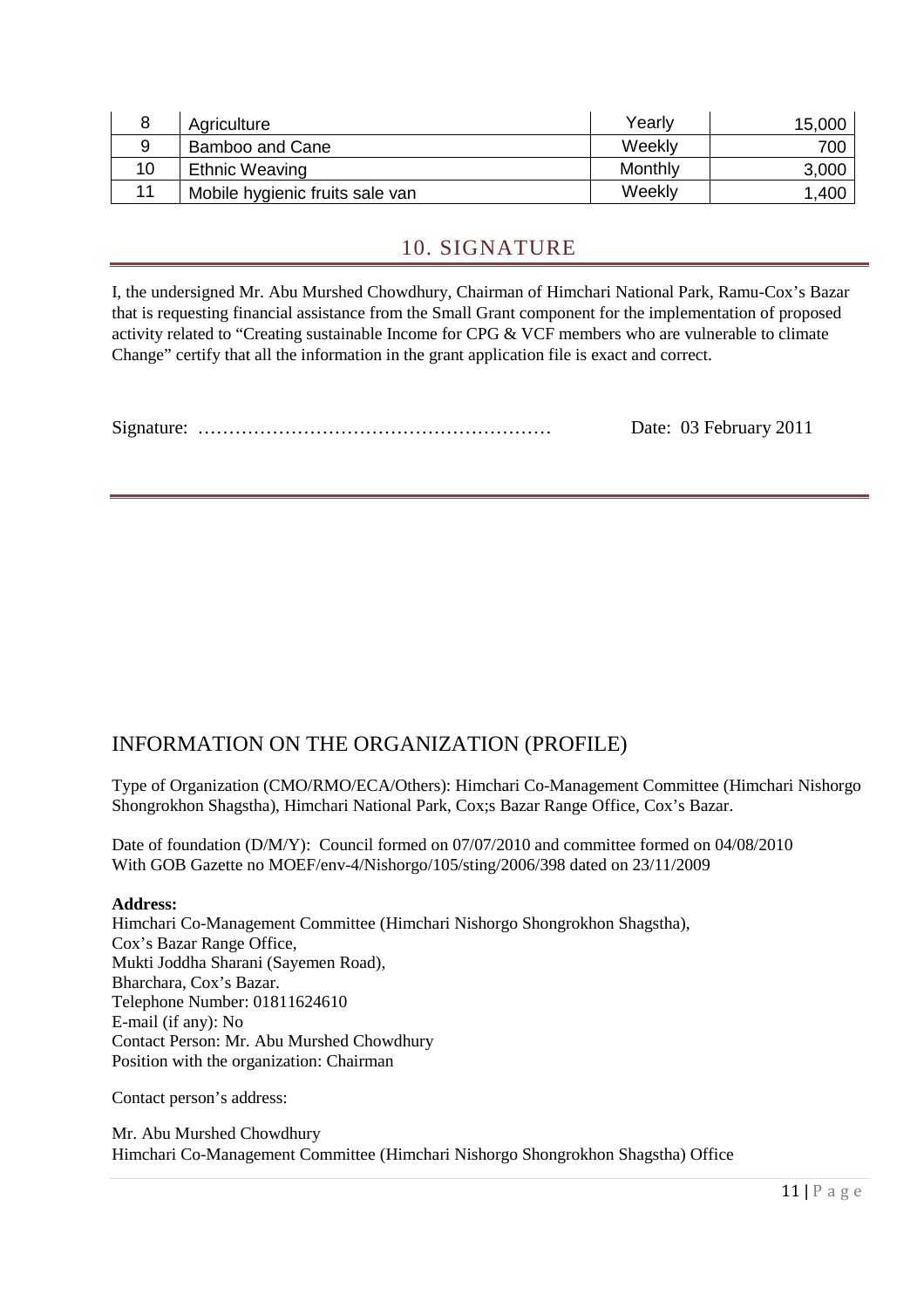Cox;s Bazar Range Office, Mukti Joddha Sharani Road Bharchara, Cox's Bazar. Telephone Number: 01811624610

Please list the Management Committee of the organization that will be involved in the implementation of the project. Insert rows as require

| SL | <b>Name</b>                | Designation in organization |
|----|----------------------------|-----------------------------|
|    | Mr. Abu Murshed Chowdhury  | Chairman                    |
| ∸. | Mr. Sajal Kanti Paul       | <b>Member Secretary</b>     |
|    | Mr. Moug Mra Thein Rakhine | Treasurer                   |

Beneficiaries will be engaged in the project: Village and Union wise List of Beneficiaries, as per following table: 5 Beneficiaries List (Tentative)

|                         |                     |                                | Category    |               |                 |
|-------------------------|---------------------|--------------------------------|-------------|---------------|-----------------|
| SL                      | <b>Name</b>         | <b>Father's/Husband's Name</b> | <b>Male</b> | <b>Female</b> | Age             |
|                         | <b>CPG</b> member:  |                                |             |               |                 |
| $\mathbf{1}$            | Salamot Ullah       | Late-Mozaffor Ahmed            | M           |               | 35              |
| $\overline{2}$          | Bodoruzdiza         | Late-Shafique Ahmed            | M           |               | 35              |
| 3                       | <b>Abdul MAlek</b>  | Late-Meher Ali                 | M           |               | 42              |
| $\overline{\mathbf{4}}$ | <b>Akter Kamal</b>  | <b>Golam Hossain</b>           | M           |               | 35              |
| 5                       | Nurul Kabir         | Late-Fozol Ahmed               | M           |               | 36              |
| 6                       | Bodoruzdiza         | Late-Shafique Ahmed            | M           |               | 32              |
| $\overline{7}$          | <b>Abdul Malek</b>  | Nozir Hossain                  | M           |               | 37              |
| 8                       | Niamot Ullah        | Shafique Ahmed                 | M           |               | 28              |
| 9                       | Mahmudul Haque      | Late-Hazi Rashid Ahmed         | M           |               | 38              |
| 10                      | Abdul Karim         | Late-Shafique Ahmed            | M           |               | 38              |
| 11                      | <b>Forruk Ahmed</b> | Late-Shohor Mulluk             | M           |               | 40              |
| 12                      | Salamot Ullah       | Late-Shafique Ahmed            | M           |               | 35              |
| 13                      | Suru Alam           | Kabir Ahmed                    | M           |               | 35              |
| 14                      | Md. Yousa           | Late-Nur Ahmed                 | M           |               | 30              |
| 15                      | Md. Habibullh       | Late- Mou. Rashid Ahmed        | M           |               | 36              |
| 16                      | Sayed Alam          | Hazi Ashrafuzzaman             | M           |               | 45              |
| 17                      | Md. Alam            | Late-Ataur Rahman              | M           |               | 42              |
| 18                      | <b>Sultan Ahmed</b> | Late-Nozir Ahmed               | M           |               | 43              |
| 19                      | Faridul Alam        | Late-Fozol Ahmed               | M           |               | 45              |
| 20                      | Sayed Hossain       | Late-Abdul KArim               | M           |               | 46              |
| 21                      | Hasan Ali           | Late-Fokir Mohmmed             | M           |               | 42              |
| 22                      | Rashid Ahmed        | Late-Fozol Karim               | M           |               | 48              |
| 23                      | Jafor Alam          | Late-Hazi Ashrafuzzaman        | M           |               | 32              |
| 24                      | Nurul Islam         | Late-Abdul Munaf               | M           |               | 37              |
| 25                      | Nur Ahmed           | Late-Mohammed Hossain          | M           |               | $\overline{32}$ |
| 26                      | Dil Mohammed        | Late-Siddique Ahmed            | M           |               | 50              |
| $\overline{27}$         | Jahanggir Alam      | Nur Ahmed                      | M           |               | 26              |
| 28                      | Sayed Akbor         | Late-Kobir Ahmed               | M           |               | 29              |
| 29                      | Kabir Ahmed         | Late-Md Zaman                  | M           |               | 28              |
| 30                      | Abdul Mabud         | Late-Nazir Ahmed               | M           |               | 35              |
| 31                      | Abdul Karim         | Late-Mohammed Ali              | M           |               | 36              |
| 32                      | Abul Boshor         | Late-Farid Ahmed               | M           |               | 26              |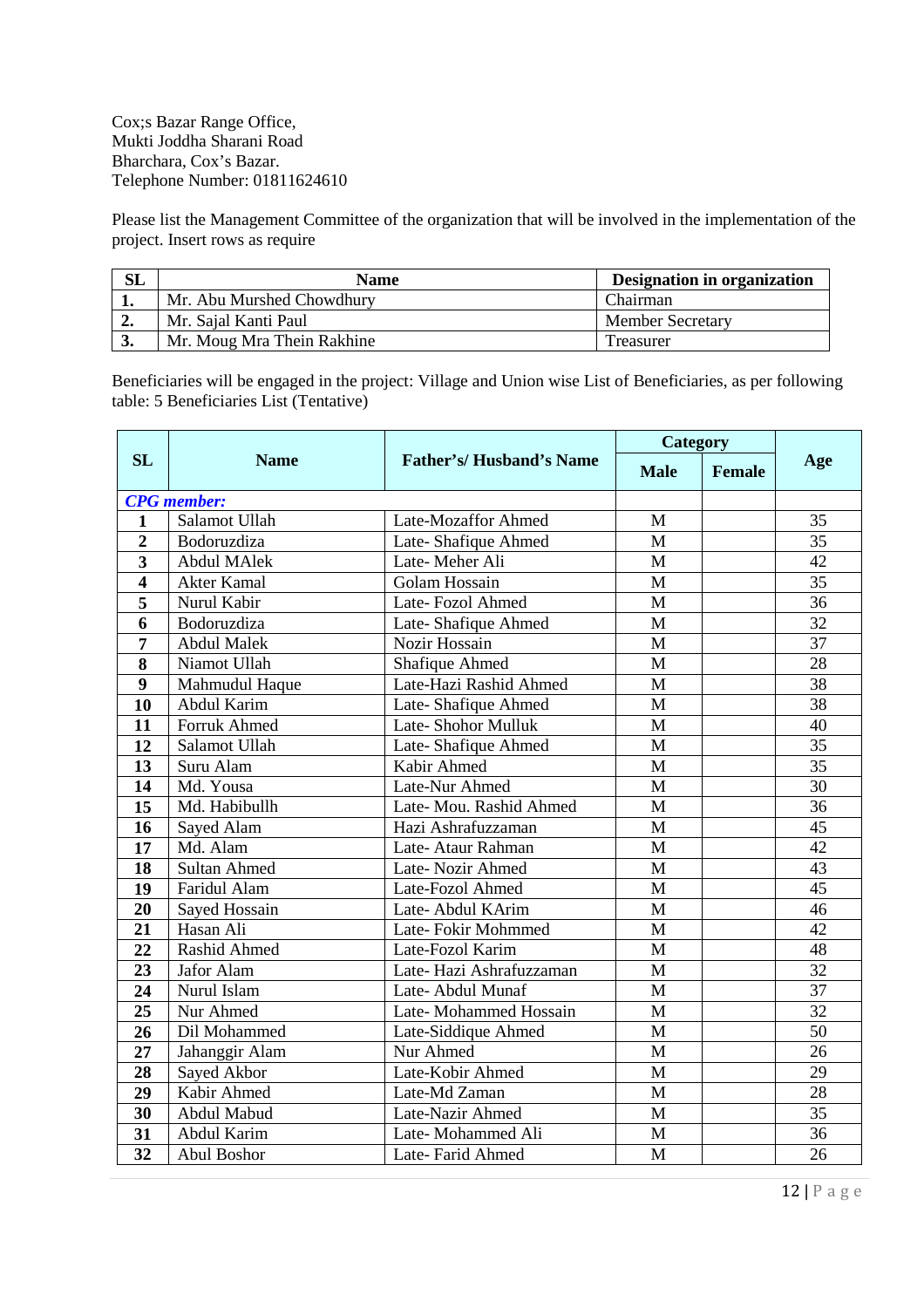|           |                                     | <b>Name</b><br><b>Father's/Husband's Name</b> | Category     |               |                 |
|-----------|-------------------------------------|-----------------------------------------------|--------------|---------------|-----------------|
| <b>SL</b> |                                     |                                               | <b>Male</b>  | <b>Female</b> | Age             |
| 33        | Nurul Alam                          | Soltan Ahmed                                  | M            |               | 32              |
| 34        | Farid Alam                          | Jafor Alam                                    | M            |               | 29              |
| 35        | Sala Uddin                          | Abu Taher                                     | M            |               | 27              |
| 36        | Petan Ali                           | Late-Motiur Rahman                            | M            |               | 40              |
| 37        | Sona Ali                            | Late-Sekandar Ali                             | M            |               | 32              |
| 38        | Abu Taleb                           | Late-Mou. Soltan Ahmed                        | M            |               | 52              |
| 39        | Shamsul Alam                        | Moklor Jama                                   | M            |               | 32              |
| 40        | Abdul Sukkur                        | Soltan Ahmed                                  | M            |               | $\overline{52}$ |
| 41        | Md. Shafiul Alam                    | Late-Ali Ahmed                                | M            |               | 28              |
| 42        | Md. Habib                           | Late-Abdul Kader                              | M            |               | 35              |
| 43        | Saker Ali                           | Late- Md. Shachi Headman                      | M            |               | 38              |
| 44        | Abdul Latif                         | Late-Abu Shama                                | M            |               | 32              |
| 45        | Nozir Ahmed                         | Late-Mobaruk Ali                              | M            |               | 39              |
| 46        | <b>Sultan Ahmed</b>                 | Late-Mir Kashem                               | M            |               | 35              |
| 47        | Abdullah Al Mitu                    | Hazi Hossain Ali                              | M            |               | 25              |
| 48        | Abdul Gofur                         | Late-Abdur Rahman                             | M            |               | 46              |
| 49        | Rafiqul Islam                       | Late-Nurul Islam                              | M            |               | 32              |
| 50        | Hamid Hossain                       | Late-Lal Miah                                 | M            |               | 45              |
| 51        | <b>Boshor Miah</b>                  | Late-Moslem FG                                | M            |               | 25              |
| 52        | Abdul Khaleque                      | Late-Hazi Monsur Ali                          | M            |               | 55              |
| 53        | Bojendra Kumar Das                  | Late-Jogendra Kumar Das                       | M            |               | 45              |
| 54        | Mofizur Rahman                      | Late- Mokbul Ahmed                            | M            |               | 48              |
| 55        | Abul Monsur Putia                   | Late-Momtaj Ahmed                             | $\mathbf M$  |               | 35              |
| 56        | Nurul Islam                         | Late-Ali Ahmed                                | M            |               | 40              |
| 57        | <b>Ahmed Hossain</b>                | Late-Ashraf Ali                               | M            |               | 45              |
| 58        | Abdus Salam                         | Late Nozir Hossain                            | M            |               | 45              |
| 59        | Solim Ullah                         | Late-Sohor Mollik                             | M            |               | 35              |
| 60        | Md. Abul Kashem                     | Hazi-Nur Islam                                | $\mathbf M$  |               | 37              |
| 61        | Nazi Hossain                        | Late-Md. Hanif                                | M            |               | 35              |
| 62        | Md. Hasan                           | Late- Golam Kuddus                            | $\mathbf{M}$ |               | 26              |
| 63        | Mobinul Haque                       | Hossain Ahmed                                 | M            |               | 35              |
| 64        | Sirajul Islam                       | Late-Sultan Ahmed                             | M            |               | 45              |
| 65        | Johirul Islam<br>Md. Helal Uddin    | Nurul Huda<br>Rashid Ahmed                    | M<br>M       |               | 35<br>28        |
| 66        | Abdullah Bari                       | <b>Ataur Rahman</b>                           | M            |               | 30              |
| 67        |                                     | Md. Alam                                      | M            |               | 29              |
| 68<br>69  | Md. Faruque<br><b>Belal Hossain</b> | Johirul Islam                                 | M            |               | 28              |
| 70        |                                     |                                               | $\mathbf{M}$ |               | 38              |
| 71        | <b>Sultan Ahmed</b><br>Md. Aziz     | Liakot Ali<br>Late-Salek Ahmed                | M            |               | 29              |
| 72        | Irfamn Uddin                        | Late-Abdus Samad                              | M            |               | 32              |
| 73        | Rahim Ullah                         | <b>Bodiul Alam</b>                            | M            |               | 29              |
| 74        |                                     | Nur Islam                                     | M            |               | 35              |
| 75        | Sayed Alam<br>Mahammadul Karim      | Late-Md. Hossain                              | $\mathbf{M}$ |               | 40              |
|           | <b>VCF Member:</b>                  |                                               |              |               |                 |
| 76        | Shafique Ahmed                      | Md. Hossain                                   | M            |               | 60              |
| 77        | Abdus Salam                         | Ezahar Miah                                   | M            |               | 45              |
| 78        | Nurul Alam                          | Fozol Ahmed                                   | M            |               | 55              |
| 79        | Nasir Ahmed                         | Late-Mokbul Ahmed                             | M            |               | 45              |
| 80        | Fozol Ahmed                         | Late-Abdur Rashid                             | M            |               | 60              |
|           |                                     |                                               |              |               |                 |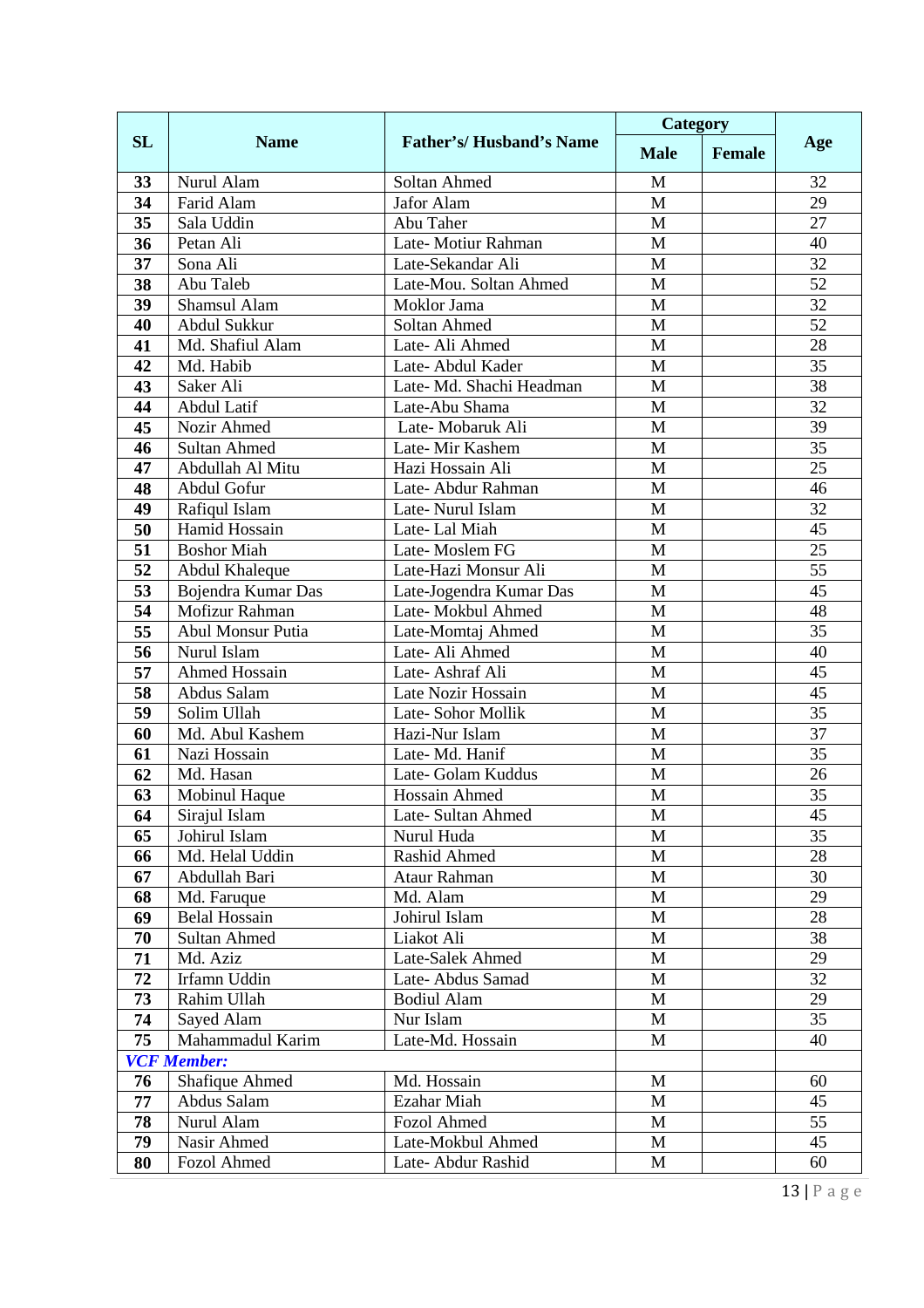|            |                            | <b>Father's/Husband's Name</b>     | Category    |                           |          |
|------------|----------------------------|------------------------------------|-------------|---------------------------|----------|
| <b>SL</b>  | <b>Name</b>                |                                    | <b>Male</b> | <b>Female</b>             | Age      |
| 81         | Abdus Salam                | Late-Kalachan                      | M           |                           | 55       |
| 82         | Md. Sekander               | <b>Fozol Ahmed</b>                 | M           |                           | 62       |
| 83         | Surat Alam                 | Kalachan                           | M           |                           | 55       |
| 84         | Sayadul Haque              | Late-Md. Hossain                   | M           |                           | 25       |
| 85         | Fatema Begum               | Late-Md. Hossain                   |             | $\mathbf{F}$              | 55       |
| 86         | Rabeya Begum               | Abdus Salam                        |             | $\mathbf{F}$              | 56       |
| 87         | Jashim Uddin               | Late-Kobir Ahmed                   | M           |                           | 25       |
| 88         | Hajera Khatun              | Aji Ullah                          |             | $\mathbf{F}$              | 45       |
| 89         | Jomir Uddin                | Late-Abdus Salam                   | M           |                           | 48       |
| 90         | Abdul Kader                | Abdul Karim                        | M           |                           | 50       |
| 91         | Mohana Begum               | Jafar Alam                         |             | $\mathbf F$               | 45       |
| 92         | Rehana Begum               | Abdul Gofur                        |             | F                         | 46       |
| 93         | Rahima Khutun              | Abu Taher                          |             | $\overline{F}$            | 40       |
| 94         | Morshada Begum             | Nurul Alam                         |             | $\overline{F}$            | 42       |
| 95         | <b>Bulbul Akter</b>        | Sayed Alam                         |             | $\overline{F}$            | 40       |
| 96         | Rabiya Begum               | Nurul Alam                         |             | ${\bf F}$                 | 42       |
| 97         | <b>Almun Nahar</b>         | Baduszzaman                        |             | $\overline{F}$            | 26       |
| 98         | Shaida Begum               | Kabir Ahmed                        |             | $\overline{F}$            | 30       |
| 99         | Nur Aysha                  | Shamul Alam                        |             | $\overline{F}$            | 23       |
| 100        | Ismut Ara                  | Nurul Amin                         |             | $\overline{F}$            | 29       |
| 101        | Rasheda Begum              | Daliwer Hassain                    |             | ${\bf F}$                 | 32       |
| 102        | Altaz Begum                | Nazir Ahmed                        |             | $\overline{F}$            | 27       |
| 103        | Gultaz Begum               | Nurul Alam                         |             | $\overline{F}$            | 28       |
| 104        | Shaida Begum               | Abdus Salam                        |             | $\overline{F}$            | 30       |
| 105        | Razia Begum                | Abdul Hoque                        |             | $\mathbf F$               | 32       |
| 106        | Sakina Begum               | Muzzmul Hoque                      |             | ${\bf F}$                 | 35       |
| 107        | Salma Akter                | Habib Ullah                        |             | $\mathbf F$               | 32       |
| 108        | Khursada Begum             | Jafar Alam                         |             | $\overline{F}$            | 29       |
| 109        | Hasina Akter               | Abdur Rahim                        |             | $\overline{F}$            | 32       |
| 110        | Hafiza Khutun              | Monir Ahmed                        |             | $\mathbf F$               | 45       |
| 111        | Jhohora Khutun             | Kabir Ahmed                        |             | $\overline{F}$            | 42       |
| 112        | Taslima Jhahan             | Mozaher Ahmed                      |             | F<br>$\overline{F}$       | 40<br>35 |
| 113        | Hosen Ara<br>Hazara Khutun | Furkun Ahmed                       |             | ${\bf F}$                 |          |
| 114        |                            | Abdus Salam<br><b>Sultun Ahmed</b> |             | $\overline{F}$            | 45<br>26 |
| 115        | Rokshana Begum             | Rasid Ahmed                        |             | ${\bf F}$                 |          |
| 116        | Amina Akter                |                                    |             | $\overline{F}$            | 38<br>42 |
| 117<br>118 | Nur Begum<br>Momtaz Begum  | Mohammed Sayed<br>Shamsul Alam     |             | ${\bf F}$                 | 40       |
| 119        | Sakera Begum               | Faridul Alam                       |             | ${\bf F}$                 | 26       |
| 120        | Nur Nahar                  | Late Nur Ahmed                     |             | $\overline{F}$            | 30       |
| 121        | Aysha Akter                | <b>Abdur Rahim</b>                 |             | $\rm F$                   | 35       |
| 122        | Mabiya Khutun              | Habubur Rahaman                    |             | ${\bf F}$                 | 40       |
| 123        | Layala Begum               | Nur Ahmed                          |             | ${\bf F}$                 | 42       |
| 124        | Anwara Begum               | Mohammed Nabi                      |             | ${\bf F}$                 | 45       |
| 125        | Shanowara Begum            | Abdul Jabber                       |             | ${\bf F}$                 | 29       |
| 126        | Hamida Begum               | Sarut Alam                         |             | ${\bf F}$                 | 45       |
| 127        | Nur Jhan Begum             | Nurul Hoque                        |             | $\boldsymbol{\mathrm{F}}$ | 48       |
| 128        | Sahina Begum               | Nur Islam                          |             | $\overline{F}$            | 32       |
| 129        | Mahamuda Begum             | Abdus Salam                        |             | $\boldsymbol{\mathrm{F}}$ | 45       |
|            |                            |                                    |             |                           |          |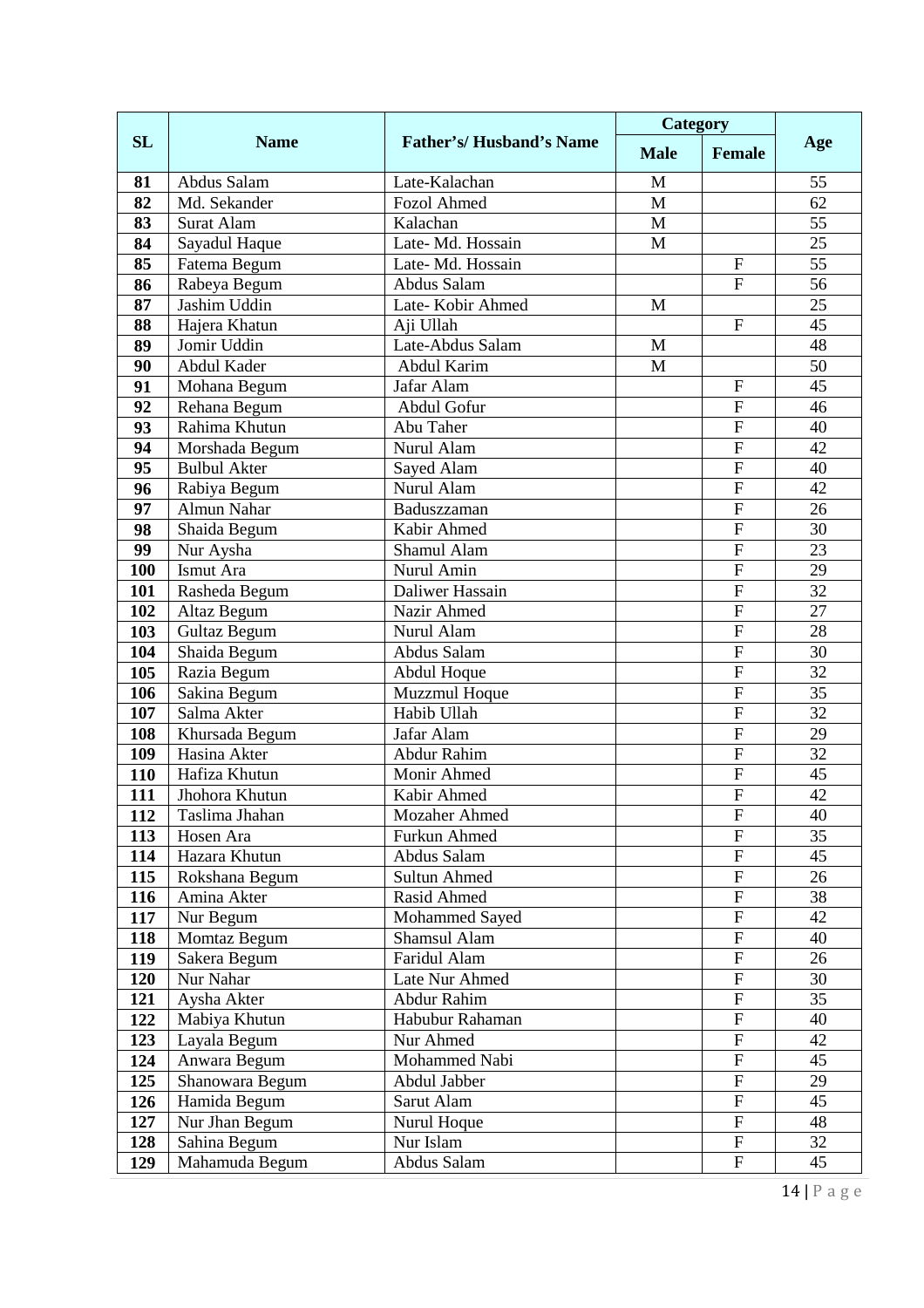|            |                                 | <b>Father's/Husband's Name</b> | Category     |                           |                 |
|------------|---------------------------------|--------------------------------|--------------|---------------------------|-----------------|
| <b>SL</b>  | <b>Name</b>                     |                                | <b>Male</b>  | <b>Female</b>             | Age             |
| 130        | Sahida Begum                    | Dudu Meah                      |              | F                         | 32              |
| 131        | Hazara Begum                    | Md. Mustak                     |              | F                         | 39              |
| 132        | Saleya Begum                    | Abdus Salam                    |              | $\overline{F}$            | 45              |
| 133        | Mabiya Khutun                   | <b>Rashid Ahmed</b>            |              | $\mathbf F$               | 48              |
| 134        | Kamrun Nahar                    | Safi Ahmed                     |              | ${\bf F}$                 | 37              |
| 135        | Aysha Akter                     | Abu Taher                      |              | $\overline{F}$            | 38              |
| 136        | Anwara Begum                    | <b>Fazul Ahmed</b>             |              | $\overline{F}$            | 42              |
| 137        | Khursada Begum                  | Nurul Islam                    |              | ${\bf F}$                 | 40              |
| 138        | Hazara Khutun                   | Md. Abdullah                   |              | $\overline{F}$            | 45              |
| 139        | Tahera Begum                    | Hason Ali                      |              | ${\bf F}$                 | 42              |
| 140        | Jholaka Begum                   | Late- Nabi Hassain             |              | ${\bf F}$                 | 38              |
| 141        | Kulshoma Khatun                 | Sarut Alam                     |              | $\overline{F}$            | 36              |
| 142        | Mahamuda Khatun                 | <b>Abdul Malek</b>             |              | $\overline{F}$            | 43              |
| 143        | <b>Bulbul Akter</b>             | Nurul Hakim                    |              | $\overline{F}$            | $\overline{44}$ |
| 144        | Sabura Khatun                   | Nabi Hassain<br>Abul Hasim     |              | ${\bf F}$<br>${\bf F}$    | 36              |
| 145        | Salina Begum                    | Safi Alam                      |              | $\mathbf F$               | 32<br>48        |
| 146        | Gulser Begum                    | Nur Alam                       |              | $\overline{F}$            | 46              |
| 147<br>148 | Razina Begum<br>Mahamuda Khatun | Abdul Matalab                  |              | $\overline{F}$            | 42              |
| 149        | <b>Anwar Hassion</b>            | Hakim Ali                      | M            |                           | 45              |
| 150        | Jasna Akter                     | Jaker Hassain                  |              | ${\bf F}$                 | 40              |
| 151        | Mohammed Islam                  | Late- Abul Khayer              | M            |                           | 42              |
| 152        | Abdus Salam                     | Late-Md. Kalu                  | M            |                           | 45              |
| 153        | Abdur Rahim                     | Late-Fakir Ahmed               | M            |                           | 48              |
| 154        | Nur Nahar                       | Late-Ali Ahmed                 |              | ${\bf F}$                 | 42              |
| 155        | Rahima Akter                    | Nurul Hoque                    |              | ${\bf F}$                 | 45              |
| 156        | Tayeaba Khatun                  | Ali Akbar                      |              | $\overline{F}$            | 50              |
| 157        | Abdul Jabber                    | Jakir Ahmed                    | M            |                           | 48              |
| 158        | Jakir Ahmed                     | Late-Md. Kalu                  | M            |                           | 55              |
| 159        | Mohammed Dadirul Alam           | Saber Ahmed                    | M            |                           | 45              |
| 160        | Umaching                        | <b>Uakakching</b>              |              | $\overline{F}$            | 45              |
| 161        | Moya                            | Chanko                         |              | $\boldsymbol{\mathrm{F}}$ | 42              |
| 162        | Ayahen                          | Kambba                         |              | $\overline{F}$            | 35              |
| 163        | Umachaing                       | Mong Hera                      |              | ${\bf F}$                 | 44              |
| 164        | Mong Thayen                     | Chanchakua                     |              | $\overline{F}$            | 48              |
| 165        | Uthama                          | Namea                          |              | ${\bf F}$                 | 50              |
| 166        | Kakya                           | <b>Haythay Chang</b>           |              | ${\bf F}$                 | 48              |
| 167        | Majaka                          | Papu Ching                     |              | ${\bf F}$                 | 47              |
| 168        | Makayhen                        | Damoung                        |              | ${\bf F}$                 | 46              |
| 169        | Mha Athla                       | Chainlong                      |              | $\overline{F}$            | 42              |
| 170        | Khansen                         | Changsaong                     |              | ${\bf F}$                 | 45              |
| 171        | Shamy                           | Mong Kamong                    |              | $\boldsymbol{\mathrm{F}}$ | 38              |
| 172        | Uathayen                        | Umachang                       |              | ${\bf F}$                 | 40              |
| 173        | <b>Umen Chang</b>               | Mong Shafu                     |              | ${\bf F}$                 | 36              |
| 174        | Mathin Sen                      | Shong Song                     |              | $\overline{F}$            | 37              |
| 175        | Rahat Jahan                     | Danu Meah                      |              | ${\bf F}$                 | 45              |
| 176        | Ayuanchang                      | Kamuba                         |              | $\overline{F}$            | 42              |
| 177        | Fromaya                         | Kaykay                         |              | $\overline{F}$            | 45              |
| 178        | Sayed Alam                      | Dadu Meah                      | $\mathbf{M}$ |                           | 45              |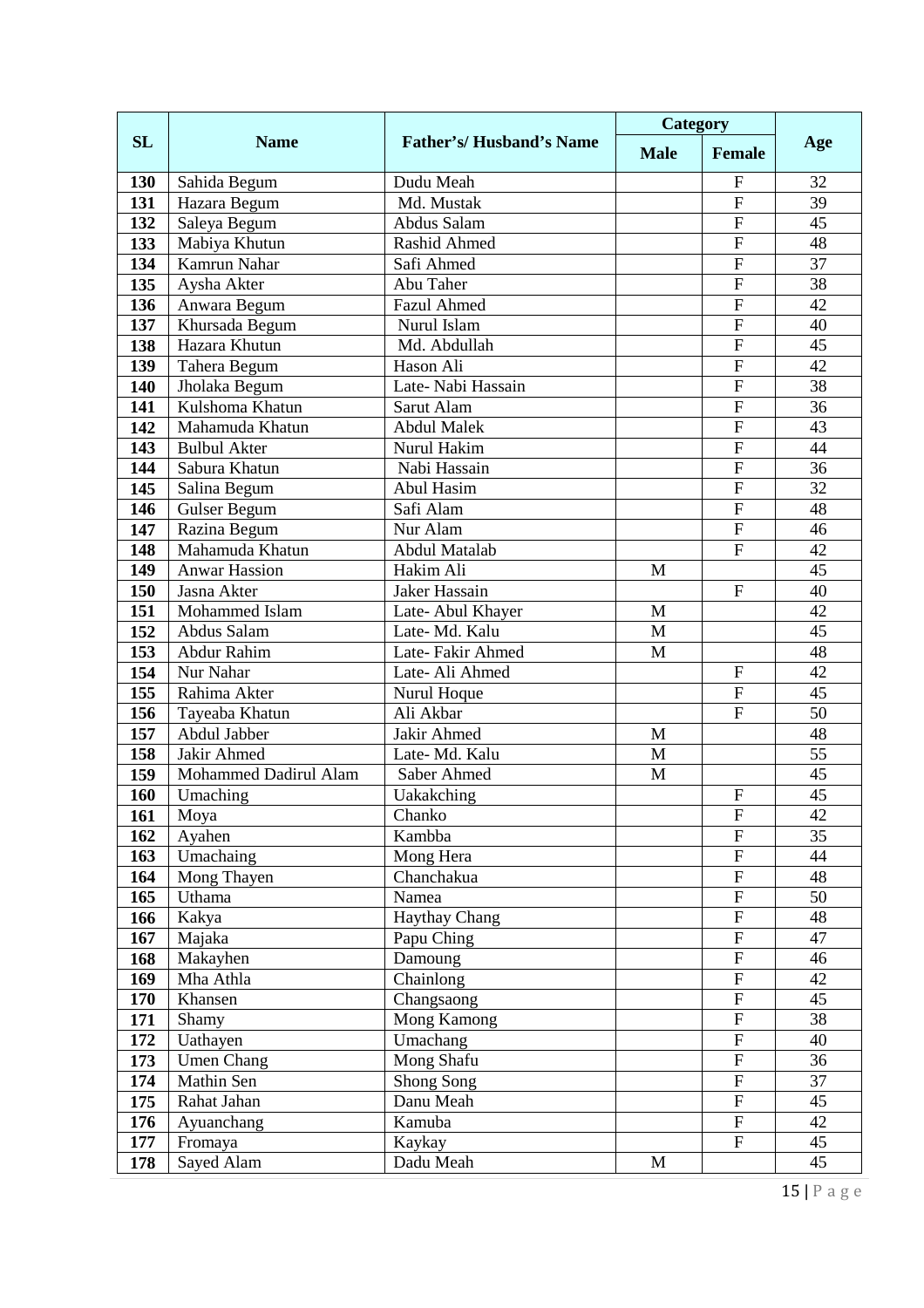|     |             | <b>Father's/Husband's Name</b> | Category    |        |     |
|-----|-------------|--------------------------------|-------------|--------|-----|
| SL  | <b>Name</b> |                                | <b>Male</b> | Female | Age |
| 179 | Salim Reza  | Late-Md.Farduse                | M           |        | 46  |
| 180 | Jasim Uddin | Ezher meam                     | М           |        | 35  |

## **RECORD KEEPING AND INTERNAL CONTROL**

Bank Account No:

 $\bullet$  STD-50

Title of Bank A/C:

• Himchari Co-Management Committee, (Himchari Nishorgo Shongrokhon Shagstha) Cox's Bazar. Type of A/C (CD/STD/Savings/others):

• STD Account

Name of Bank, and Branch:

• Bangladesh Krishi Bank (BKB), Cox's Bazar Branch

Address:

• Cox's Bazar Branch, Cox's Bazar.

Name and Designation of person (s) authorized to sign the cheques:

- Member Secretary: Mr. Sajal Kanti Paul, Range Officer, Cox's Bazar Range, Cox's Bazar South Forest Division.
- Treasurer: Mr. Moug Mra Thein Rakhine , Chaul Bazar Road, Tekpara, Cox's Bazar.

Please describe your plan for Accounting, and other record keeping, documentation of the project activities. Also, describe your plan for internal control mechanism for Finance, and Assets. (Maximum ½ page) Accounting System:

- CMC have a manual book keeping and accounting procedure until such time CMC management decides to computerize the existing accounting system. The CMC office has maintained the following book of accounts and vouchers for day-to-day record keeping. , Cash Book, General Ledger, Stock Register (if required), Fixed Asset Register, Payment Voucher, Payment Voucher, Journal Voucher
- No transaction is accepted as authorized unless is approved by the respective authority. The respective account officers will scrutinize the bills/vouchers of all the works of the projects. The scrutinized will be approved by Chairperson/President of Co management Committee. In the absence of Chairperson/President the person nominated by him will give the approval of the bills/vouchers.

**Banking:** The CMC will have the following policies for conducting and controlling the bank account:

There will be separate interest bearing bank account for local contribution and foreign contribution. The salaries of the staff of the CMC will be paid through bank account by cheques. However, in considering the distance of the working area, time and certain other condition salary may be paid in cash. Each of the new projects of the CMC there will be separate bank account. Bank account of CMC will be conducted with the joint signature of the any two of the following:

| i) Member Secretary | Signatory - $1$ |
|---------------------|-----------------|
| ii) Treasurer       | Signatory - $2$ |

- The accountant will prepare the cheques for withdrawal of cash from the account. In no case the bank operating persons (signatories) will prepare the cheques.
- The bank charges and the interest received from the banks will have to be taken into account in the proper manner.